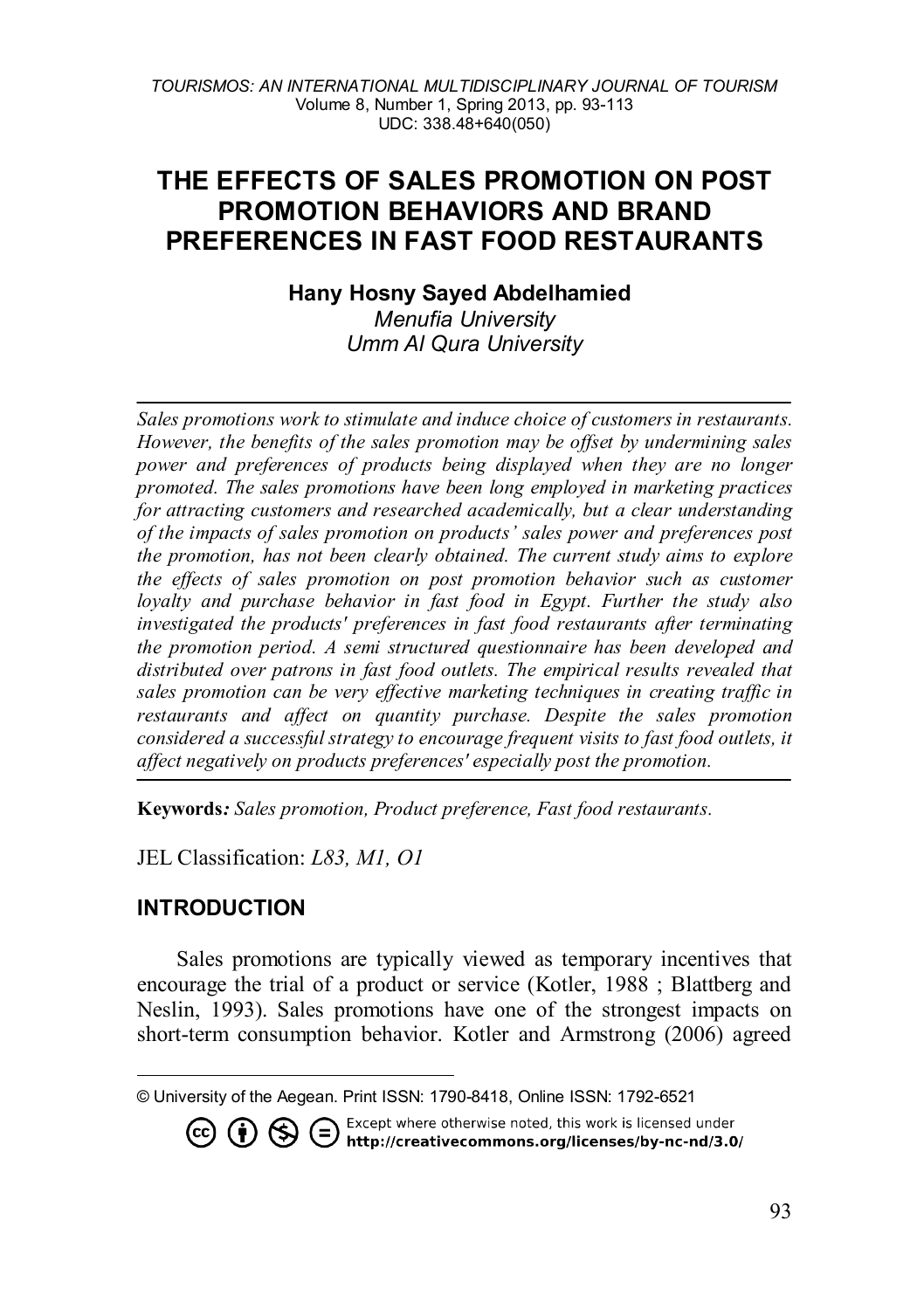and added that sales promotions are beneficial to retailers in several aspects: First, promotional variables such as in-store display and ''twofor-one" are often used to trigger unplanned purchases. Second, sales promotions encourage consumers to purchase non promoted merchandise (Mulhern and Padgett, 1995). Finally, sales promotions accelerate number of visits to the outlets. In addition, it has been argued that sales promotions encourage consumers to stockpile, leading to a reduction of the retailer's inventory costs (Shimp and Kavas, 1984; Lichtenstein et al., 1997). Not surprisingly, most researches on their investigation explore the effect of promotions at the time in which they are offered (Blattberg and Neslin 1989; Gönül and Srinivasan 1996). Relatively less attention has been devoted to investigating the consequences of sales promotions for product sales power and preference after the promotion has ended. Furthermore, scholastic opinion on whether promotions help or hinder a brand in subsequent choice periods is mixed. Some researchers assert that sales promotions can undermine brand preference. Aaker (1996) states that promotions have the potential to damage brand equity by focusing the consumer's attention too heavily on price. Keller (1998) and Jørgensen, et al., (2003) alike warn of a number of disadvantages of sales promotions such as decreased brand loyalty, increased brand switching, decreased quality perceptions and increased price sensitivity. Conversely, other researchers contend that sales promotions can increase brand preference (e.g., Davis et al. 1992). Thus, the extant literature is unclear as to whether sales promotions detract from or enhance brand preference. Despite the widespread use of promotions in marketing practice such as food and beverage settings, retail stores, manufacturing and the equivocal research findings, there has been no systematic attempt to integrate extant research to determine the consequences of promotions on the promoted products once the promotion is rescinded. To address this, a combination of both qualitative and quantitative researches has been conducted to explore the effects of sales promotion on post promotion behavior and preferences post-promotion.

## **LITERATURE REVIEW**

This research builds on important themes in the sales promotions and fast food restaurants literature: the different promotional tools used in fast food restaurants, international fast food chains and local fast food chains. The researcher briefly describes each of these themes below, and describes the methodology framework and provides a detailed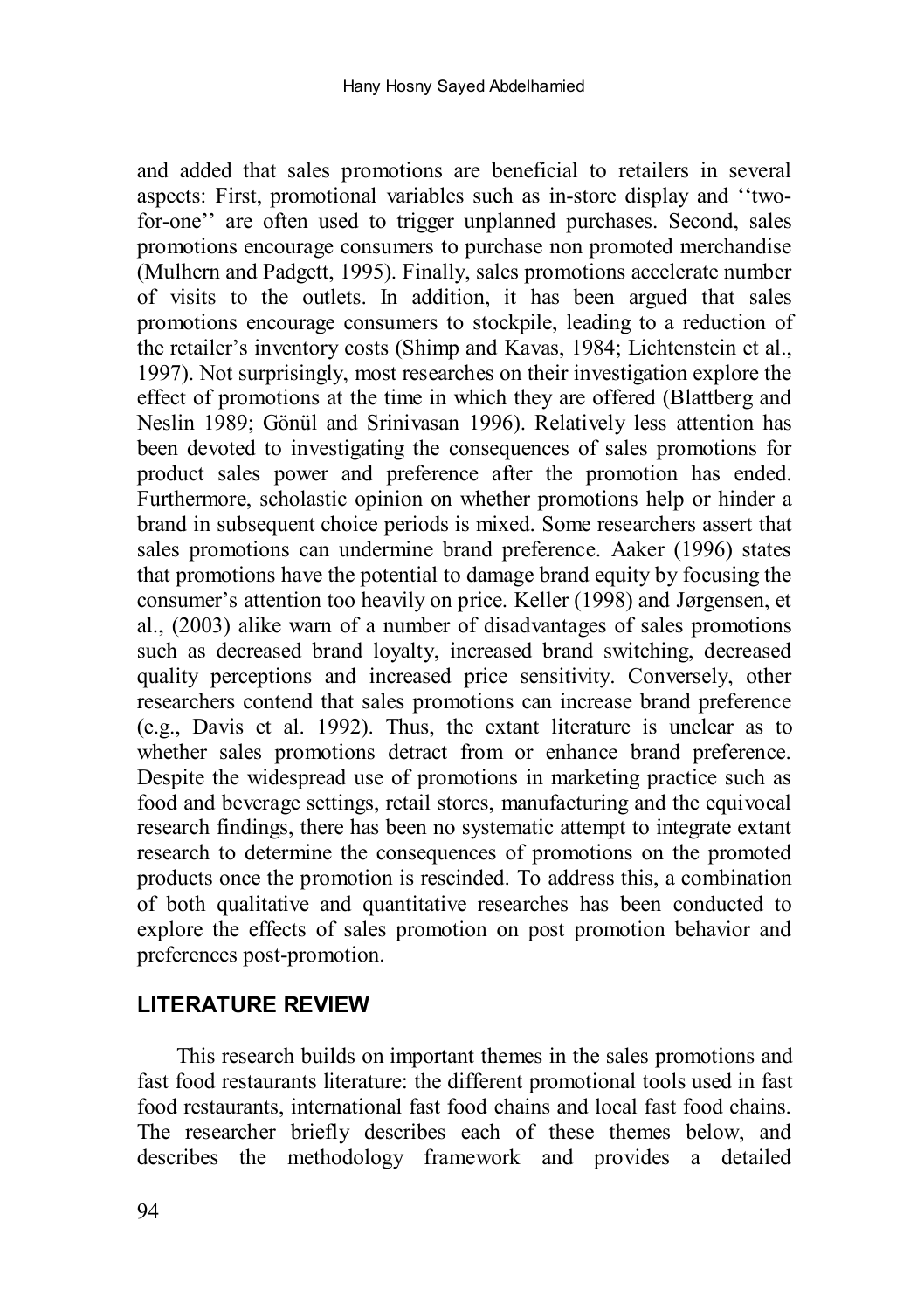presentation of the obtained results. Eventually the researcher concludes with discussion of the implication emanating from this research.

## **Sales Promotion**

Sales promotion encompasses all promotional activities other than advertising, personal selling and public relations. Laroche et al., (2002), consider sales promotion as ''an action-focused marketing event whose purpose is to have an impact on the behavior of the firm's customers.'' Several important aspects of sales promotions should be highlighted to complete this definition. First, sales promotions involve some type of inducement that provides an extra incentive to buy and this represents the key element in a promotional program. Kotler et al., (2003) further added that those incentives are additional to the basic benefits provided by the brand and temporarily changes its perceived price or value. It is also primarily seen as an acceleration tool designed to speed up the selling process and maximize sales volume (Srinivasan et al., 2004). Schneider and Currim (1991) classify sales promotions as active or passive promotions, such as coupons require active search on the part of consumers, whereas in-store promotions such as ''two-for-one'' involve a limited search, restricted to the store environment. Sales promotions have also been dichotomized into price- and non price-oriented categories (Schneider and Currim, 1991; Lichtenstein et al., 1995). The end benefit of price promotions for the consumer is a lower purchase price (e.g., coupons), whereas other promotions focus on other benefits (e.g., value for money, like ''two-for-one'' promotions).

### **Different Promotional Tools Used in Fast Food Restaurants**

*Samples* are offers of a trial amount of a product. Some samples are free. For others, the company charges a small amount to off-set its cost (Kotler et al., 2003). For example McDonald's offered a cup of coffee and an apple-bran for \$1. Normally the coffee the offered for 95 cents but the promotion was designed to get customer to try the muffin. Another common example product sample which used frequently in fast food restaurant is (buy one get one free). *Coupons* are certificates that offer buyers savings when they purchase specific products. As a means of increasing sales, fast food restaurants rely on coupons to draw new customers, stimulate, repeat business from existing patrons and to appeal the price conscious segments of the society (Taylor and Long-Tolbert,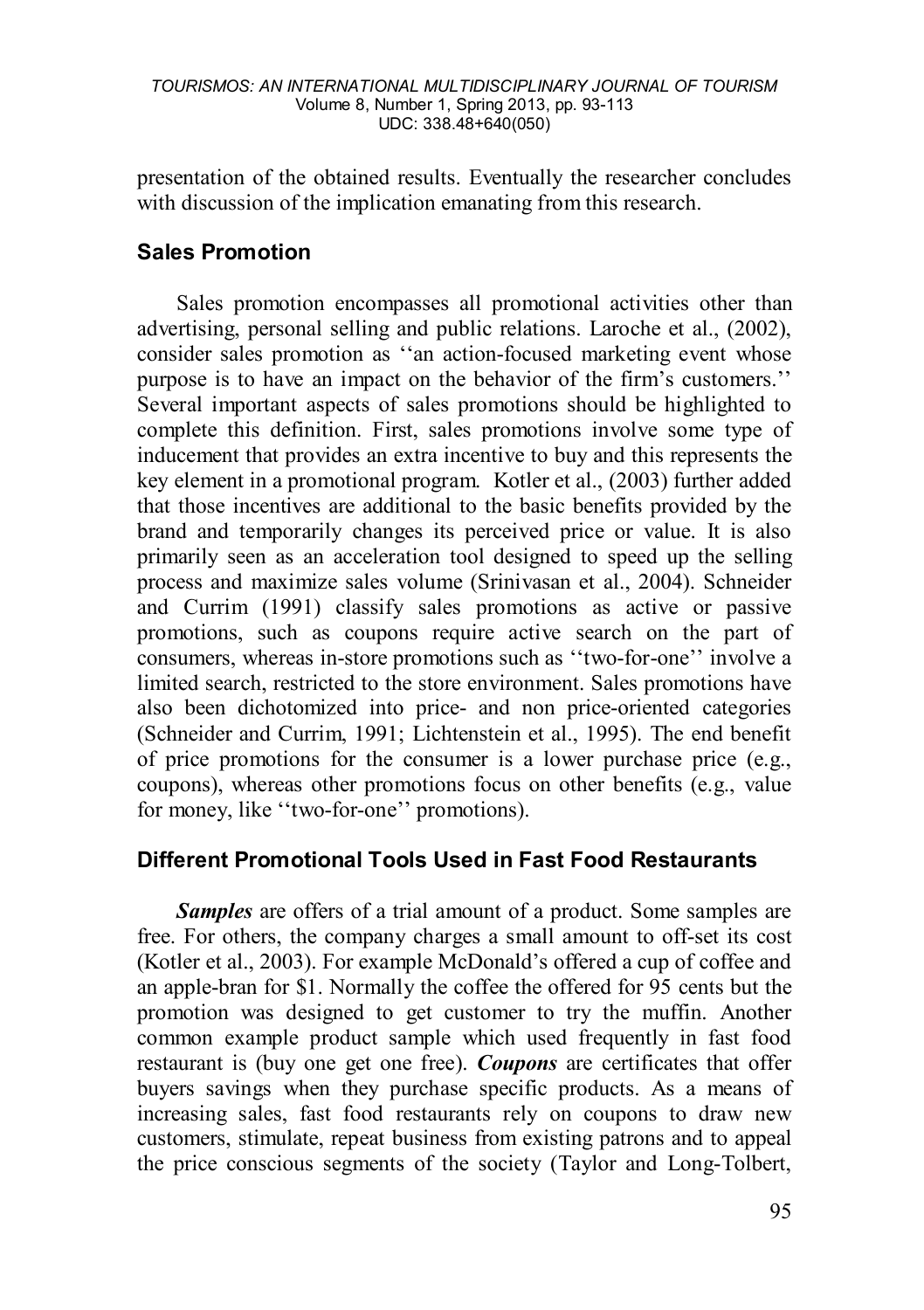2002). Many studies suggest that coupon incentives positively influence consumers' attitude and behaviors toward consumer goods (Bawa and Srinivasan, 1997). *Premiums* are goods offered either free or at low cost as incentives to buy a product. For example fast food restaurants often offer promotional items such as glasses carrying the name and the logo of the restaurants, T-shirts, caps (Kotler et al., 2006). Another type of premiums is the kids' toys which are always incorporated with a meal prepared for children. The cost of the toys is charged over the cost of the meal (Abdelhamied, 2001). *Price –off* promotion, refers to offering the products lower than its regular price during the promotion period. Since the early 1970s, price promotions have accounted for the main share of the marketing budget in most consumer packaged good categories (Srinivasan, et al., 2004). During the past two decades, a substantial academic literature has established the nature of short-term (immediate) sales response to temporary price reductions, including an assessment of consumer heterogeneity in the effects of a temporary price reduction on sales. A key finding of this literature is that the immediate effect of temporary price reductions, as reflected in short-term (contemporaneous) changes in sales, is consistently found to be high (Neslin, 2002) and to vary substantially across consumer segments. For example, heavy users are found to be more price elastic than light users (e.g., Neslin, et al., 1985), and non-loyal consumers are found to have higher price elasticity than loyal consumers (e.g., Krishnamurthi and Raj, 1991). Such information on how the short-term sales response to temporary price reductions varies across segments of customers is useful in designing and targeting temporary price reductions. Because the profitability of a promotion depends on longer-term as well as short-term effects, another important literature has emerged on examining the longer-term effects of price promotions; in particular, examining enduring effects through persistence modeling that does not assume mean reversion of the dependent variable (Nijs et al., 2001; Srinivasan et al., 2004). Abdelhamied (2001) proved that price-off promotion is very effective tool influencing patrons and attract them to fast food restaurant more than any other type of promotional tools. *Contest and sweepstakes* gives the consumer a chance to win something, such as cash or a trip. Contests call consumers to submit an entry  $-$  a jingle, guess, or suggestion to be judged by a panel. A sweepstake calls for consumers to submit their names for a drawing (Blattberg and Neslin, 1993; Kotler et al., 2003). Major international fast food restaurants in Egypt adopted the contests and sweepstake tool in terms of number of purchases or visits to the restaurant. Customers are required to provide an evidence of purchase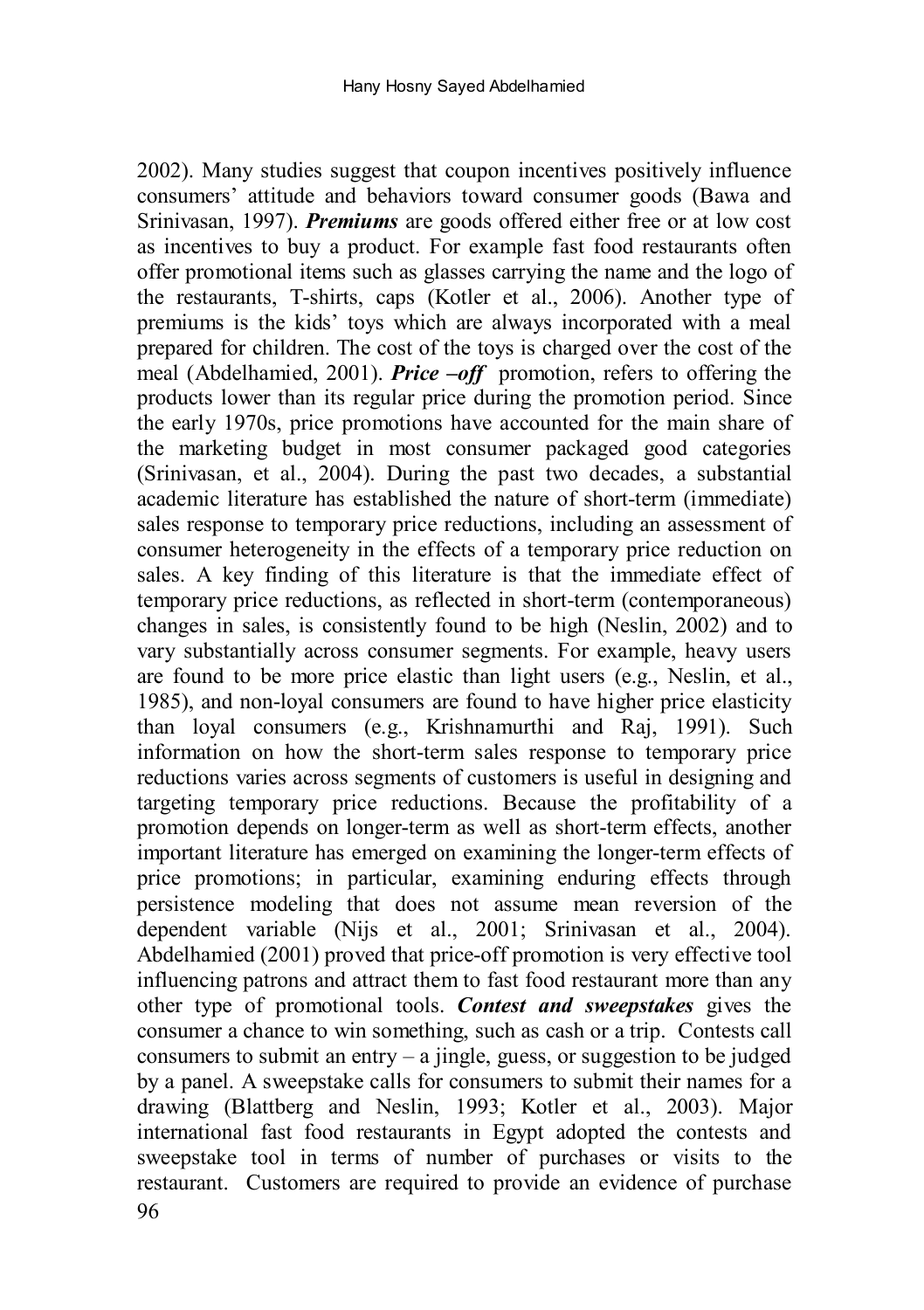form the fast food outlets to submit his/her name for a drawing. This way is quite effective in creating customers traffic in restaurants during slack period of the season and it can attract different segments of patrons.

## **The Fast Food Industry in Egypt**

According to worldwatch.org, the Middle East-fast food industry is growing by 52 percent a year and supposed to generate over a billion dollar in sales in 2015 as per their estimates. The entry of the multinational and international fast food chains have helped in flourishing the industry in the Middle East especially in Egypt and the United Arab of Emirates. In Cairo, Egypt Wimpy was the first international fast food restaurant to be opened in 1973, and since that time many international chains have expanded in Egypt by opening many restaurants such as McDonald's, Burger king, Pizza Hut, Hardee's and KFC. American and European companies have played the central role in the development of fast food restaurants in Egypt. American food franchises are dominant and are estimated to have about 63% of the domestic market in Egypt. Local chains have about one-third of the market and the rest belongs to a European chain, namely Burger King. Traditional Egyptian restaurants serve traditional food, such as Falafel, Beans, Koshary, Chicken, Beef and Kebabs (World watch, 2002). Table 1 shows both the international and the local fast food chains operating in Egypt.

The fast food industry in Egypt is a highly competitive industry; the battle for the market share in the fast food industry is intensified. Today the fast food market is more fully developed, leaving less room for expansion. Instead of competing against the other types of operations, they now compete against each other. Basically, each offers the same products – a cheap snack, cleanliness and fast efficient service. Thus, it becomes difficult for any restaurant to achieve a decisive advantage over another; therefore they adopt the promotional tools to acquire more market segment (Bryant and Dundes, 2008).

Many definitions have emerged for fast foods in the literature. A few of these are mentioned below:

*Definition* 1. Fast food have been defined by Bender (1995) and Hiemstra and Kim (1995) as a "general term used for a limited menu of foods that lend themselves to production-line techniques; suppliers tend to specialize in products such as hamburgers, pizzas, chicken, or sandwiches"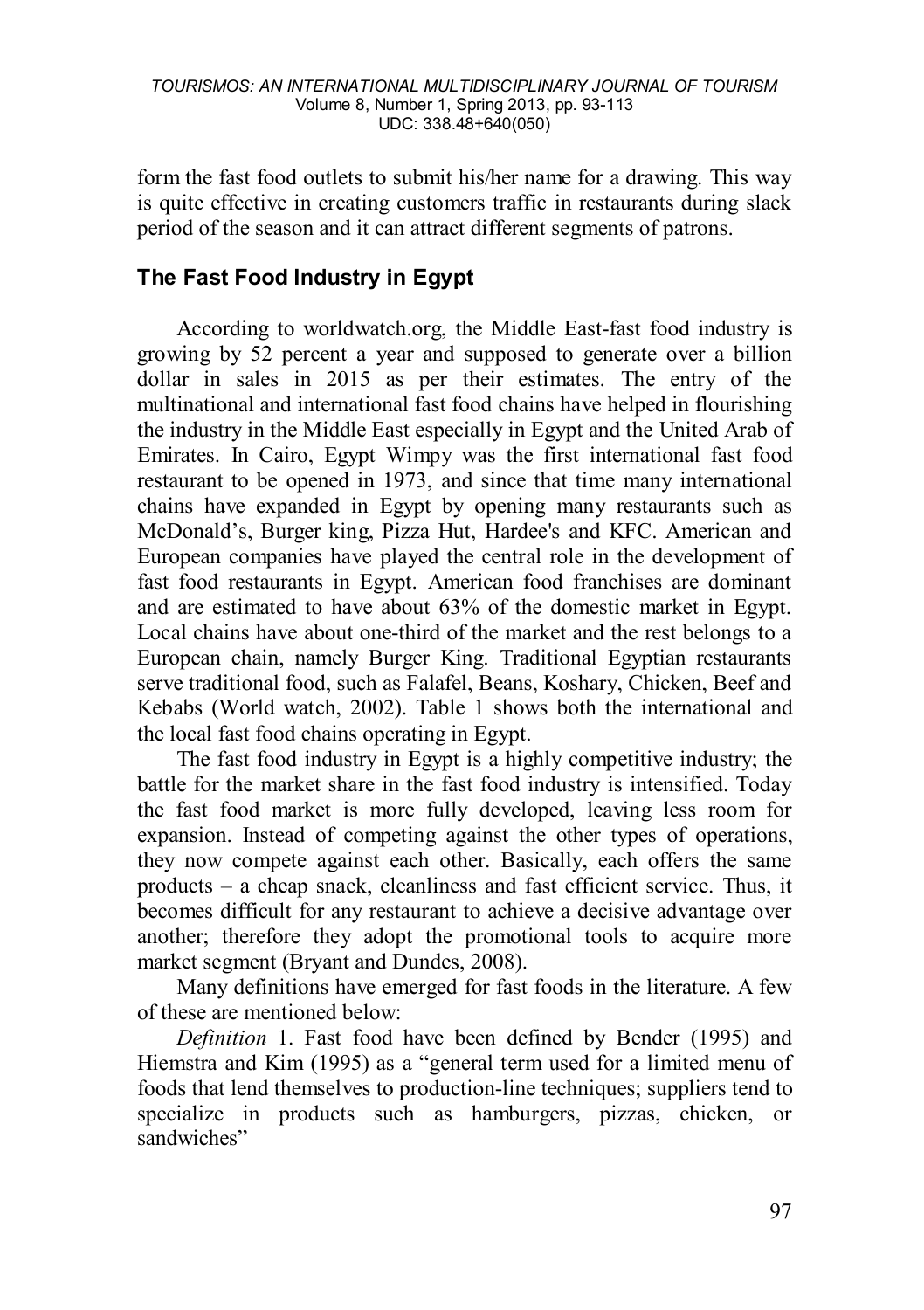| International chains | Local chains |
|----------------------|--------------|
| McDonald's           | Mo'Men       |
| Burger Kind          | Bon Appetite |
| Hardee's             | Quick        |
| K.F.C                | Grand Café   |
| Pizza Hut            | Radwan       |
| Little Caesar's      | Pizza King   |
| Domino's Pizza       | Pizza Plus   |
| Subway               |              |
| A $&$ W restaurants  |              |
| T.G.I Friday's       |              |
| Taco Bell            |              |

**Table 1** International and local fast food chains operating in Egypt

*Source: Tourism chamber, 2010*

*Definition* 2. Fast food market is defined as the sale of food and drinks for immediate consumption either on the premises or in designated eating areas shared with other foodservice operators, or for consumption elsewhere (Park, 2004 ; Law et al., 2004). Although the price of fast food is not cheap, when compared with the traditional local fast food, many young Egyptians consider fast food restaurants as social and proper places of meeting and eating out. The growing number of fast food chains and restaurants in newly established shopping centers and hypermarket complexes are evidence of this newly emerging demand. Nowadays international fast food restaurants existed in major cities of Egypt.

Several factors can explain the changes in consumers' fast food consumption in Egypt: the increasing participation of women in the labor force, longer workdays, growing number of households living on at least two-income sources, decreasing household sizes, urbanization, growth in tourism, increasing of foreigners living in Egypt, longer life expectation, increasing education level of consumers, increasing per capita income, and increasing number of fast food restaurants, such as McDonald's, Burger King, KFC, Pizza Hut and the others. In addition, the younger generation, who are influenced by western lifestyles portrayed through television and advertisements, exhibit a preference for fast food restaurants. Not only Egyptian adolescents are becoming increasingly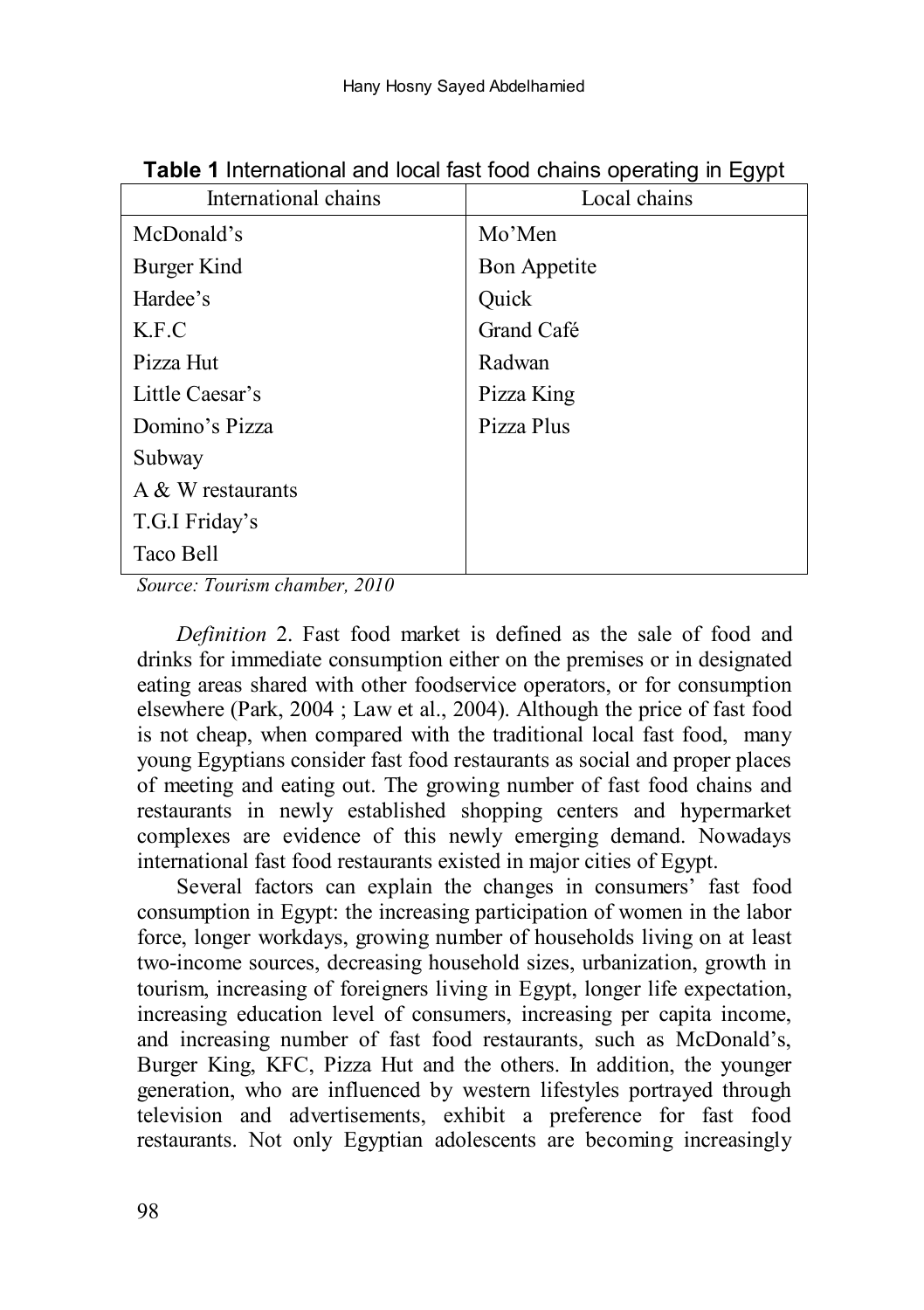more westernized and have greater convenience when they eat out, But also older generation prefer fast food restaurants (Abdelhamied, 2001).

Despite its growing importance, fast food restaurants have received little detailed attention in the academic literature, being considered in promotion and its effects on food consumption in fast food restaurants, but few studies have discussed different topics related to the fast food. Jekanowski et al., 2001; Nayga and Capps, 1994; Park, 2004; Stewart, et al., 2004). According to these literatures, customer profiles for those who consume food away from home are more educated, younger, and have higher-paying jobs and household incomes. While this view is generally sufficient for food away from home as a whole, it is somewhat limited in the specific case of fast food. Byrne et al. (1998) identified household income, household size and composition as important determinants of total household expenditures on restaurants, fast food facilities, and other food away from home facilities. Ekelund and Watson (1991) also found that fast food consumption was empirically related to opportunity costs of the household. Nayga and Capps (1994) analyzed the impact of socioeconomic and demographic factors on individual intake of saturated fat and cholesterol from fast food and food at home markets. Jekanowski et al., (2001) examined the effect of price, income and demographic characteristics on fast food consumption. Fanning et al., (2002) investigated the different socio-economic determinants of the likelihood of consuming fast food using the logit model. Although all these studies overlooked the impact of socio-economic characteristics of households on fast food expenditures, little is known about the characteristics of consumers who prefer to consume food at fast food restaurants, their attitudes towards price, health, and the effects of child preference on fast food consumption.

Park, (2004) investigated the relationship between consumer values of eating-out and the importance of fast food restaurant attributes in Korea and showed that consumers choose fast food restaurants more for hedonic reason, not utilitarian, values of eating out. When consumer considered the convenience and price of an eating-place, the utilitarian value of eating out plays an important role in restaurant evaluation and selection (Johns and Pine, 2002; Park, 2004).

The researcher selected the international fast food restaurants in order to conduct the research, because they are one of the fastest growing segments in the foodservice industry in Egypt, and they develop and offer diverse promotions constantly to attract customers. Local fast food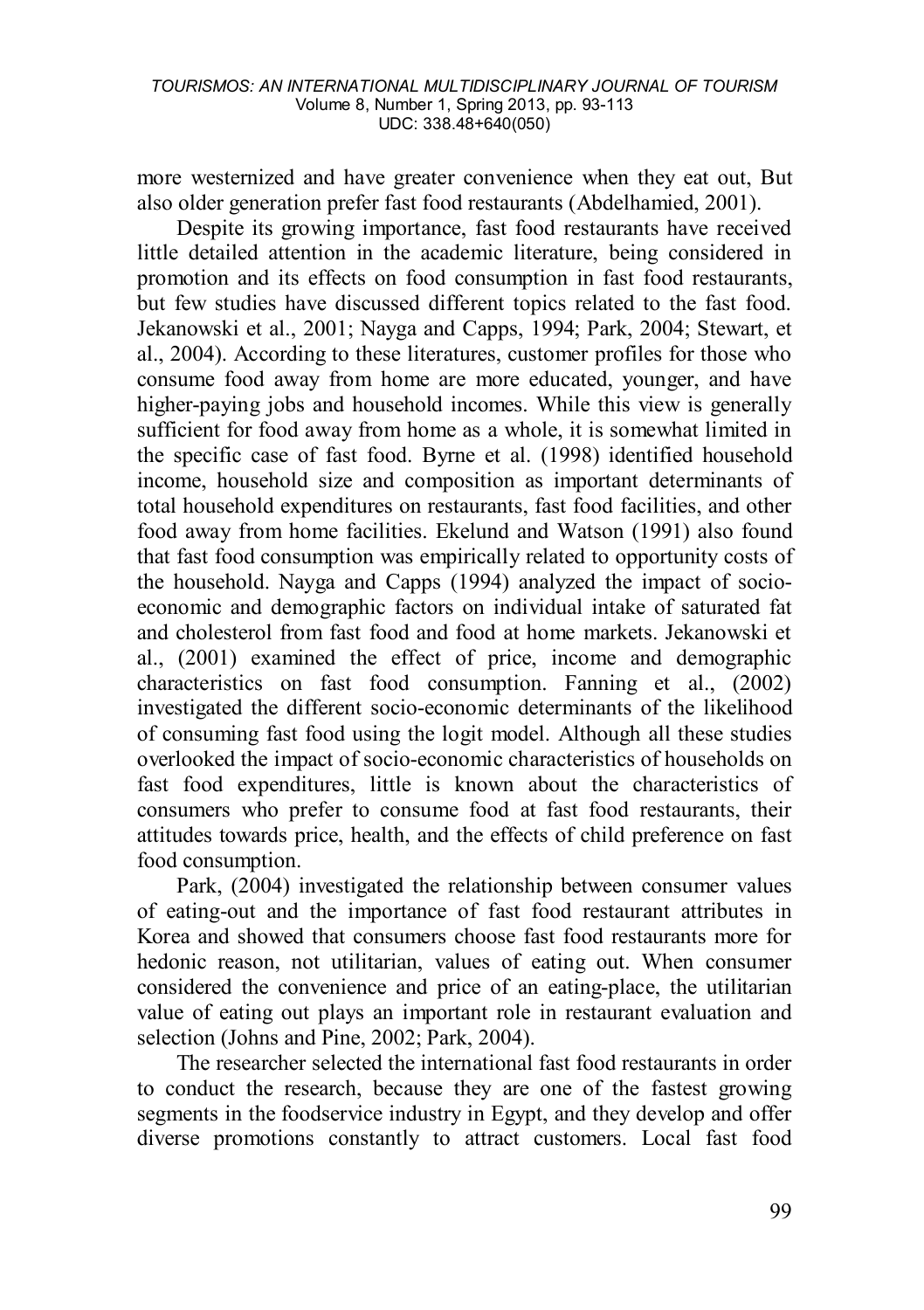restaurants also offer promotions but they are not sufficient and/or constantly.

## **STUDY HYPOTHESES**

The current research aims firstly: to shed the light on the effects of sales promotion on products' sales power in international fast food restaurants in Egypt. The following hypotheses are suggested:

**H1.** The frequency of restaurants' visitations will be increased during promotion periods more than non promotion periods.

**H2.** The sales promotion has a positive effect on quantity purchase intention.

The second objective of the study is to explore the impact of sales promotion techniques on customer loyalty in fast food restaurants. The suggested hypotheses states as follows:

**H3.** Different sales promotion techniques offered by fast food restaurants (premiums, coupons, sampling, discounts and contests and sweepstakes') will have a significant and a positive influence on customer loyalty.

The third objective of this study is to examine the effects of sales promotion on brand preferences and sales power after terminating the promotion periods, therefore the following hypothesis were proposed

**H4.** The influences of sales promotion on products' preferences post the promotion period will be significantly different.

## **METHODOLOGY**

### **Sampling and data collection**

A purposeful sampling technique was utilized to conduct the current study. Self administrated questionnaire were distributed to 530 diners at 28 international fast food restaurants in Cairo, the capital of Egypt, and Alexandria which is the second major governorate in Egypt. The participating international fast food chains include (McDonald's, Burger King, Hardee's, KFC, Pizza Hut, Demon's Pizza, TGI Fridays and Subway.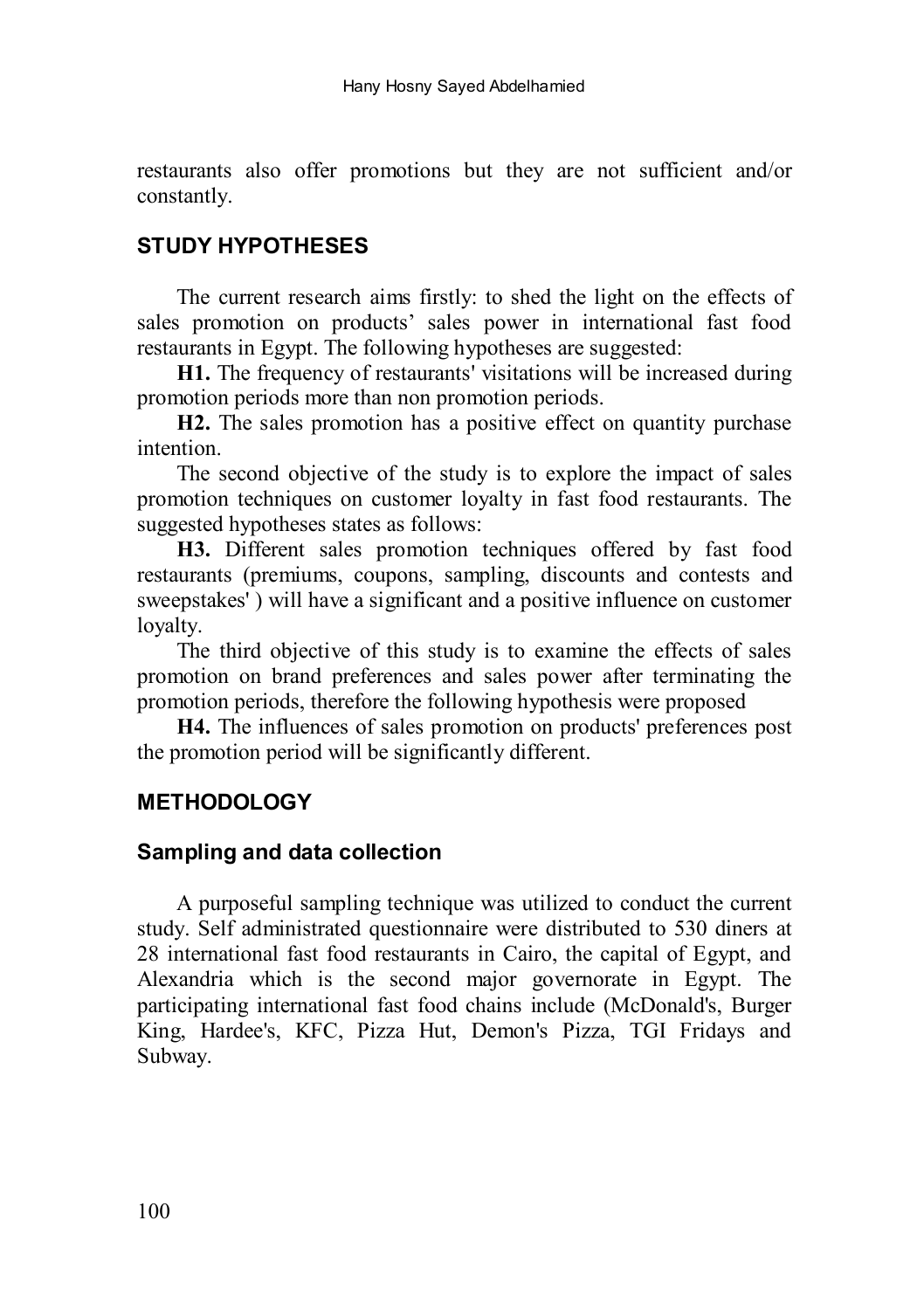### **Ethical considerations and negotiation of access.**

Before questionnaire administration the ethical approval was gained from the sampled international fast food chains after visiting the operational directors in those chains. The purpose of the research and the reasons for selecting the sampled chains has been explained by the researcher to the directors to get their approval. The researcher agreed with the restaurants' directors to distribute the questionnaire during the promotion period and post the promotion immediately in order to fulfill the research aim. The directors allowed the researcher to conduct his research in the specified and convenient time for both the staff and the researcher.

518 forms were distributed over the sampled restaurants and only 376 valid questionnaires were obtained at a response rate of 72.58%. Before questionnaire distribution, the questionnaire was tested by a jury of industry experts and hospitality scholars to assess its validity and the clearance of the used scales and questions.

## **Questionnaire design and administration**

The questionnaire was encompasses five sections. The first one explores the demographic variables of respondents and their frequency in general to fast food outlets. The second section had two parts, the first; asked respondents to state whether they visit the restaurant during the promotion period or post the promotion. The second part reveals respondents' viewpoints regarding some attributes of the fast food restaurants using a five-point likert scale (1: extremely not agree and 5: extremely agree). The third section investigates the level of customer loyalty to fast food restaurants. Customer loyalty scale for this study was devised and modified from Dick and Basu (1994) and Mols (1998). The modified items concerned with attitudinal loyalty were as follows: I consider fast food as my first choice when deciding to eat out; I prefer to visit fast food outlets even if another type of restaurants runs promotions and I believe I'm loyal to fast food restaurants. Another two items related to behavioral loyalty: I will keep visiting fast food restaurants and I would recommend fast food restaurants to others. All the five items in scale were measured by the same five point-Likert scale used in the second section.

Purchase quantity patterns were described in the fourth part. Customer quantity purchase behaviors included two items the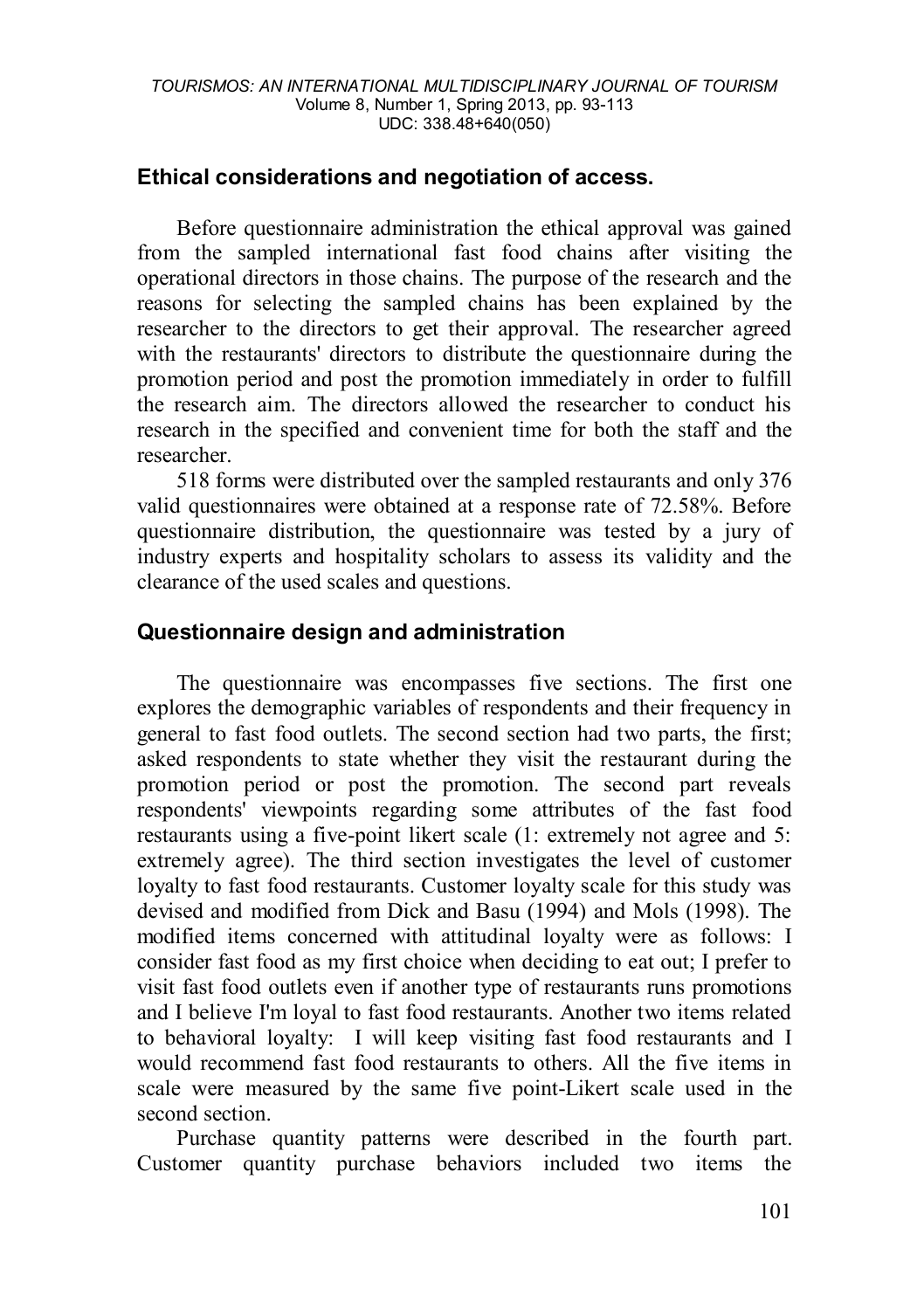respondents' frequencies to the fast food restaurants during the promotion and after the promotions periods which was prescribed previously in part one and expenditure per customer.

The remaining section contained two parts the first reveals respondents' perceptions regarding products preferences and image during and post promotion periods. The second concerned with the behavioral intention towards the promoted products hence customers were asked about their intention to buy the same products being promoted post the promotion at their regular prices before the promotion. Two items were stated as follows: I would pay the same regular price for the products being promoted post the promotion and I will certainly recommend the promoted products to friends and relatives. All the items in this part were measured by using the same five-point likert scale used in part four (1: extremely not agree and 5: extremely agree).

#### **Questionnaire administration**

The questionnaire forms were handed to staff working in the fast food restaurants to give them to guests visiting the sampled restaurants during the promotional period. Whenever the promotion period terminates, the staff were asked to distribute the questionnaire form just for five days after terminating the promotion period. This process lasted for more than three months in different outlets in both Cairo and Alexandria. Normally the promotion period lasts for a week and in sometimes for 10 days in one restaurant. Customers were asked to give the forms back to the staff after filling them.

## **DATA ANALYSIS**

102 The questionnaires were optically scanned and data were entered into the SPSS version 20.0 Frequencies, simple percentage, means, independent t-test, factor analyses and multiple regression analyses were utilized to analyze the data. ANOVA and cross tabulation were also used. Independent t-test and ANOVA were utilized to detect significant differences in post promotion behaviors. Factors analysis was conducted in order to examine the construct validity of the loyalty scale. A multiple regression analysis was conducted to examine the explanatory power of the independent variables (benefits of sales promotion for customers) and dependent variable (customer loyalty). Eventually, data were spilt into two groups, the first customers patronize the fast food restaurants during promotion period and customers come post the promotion. Using each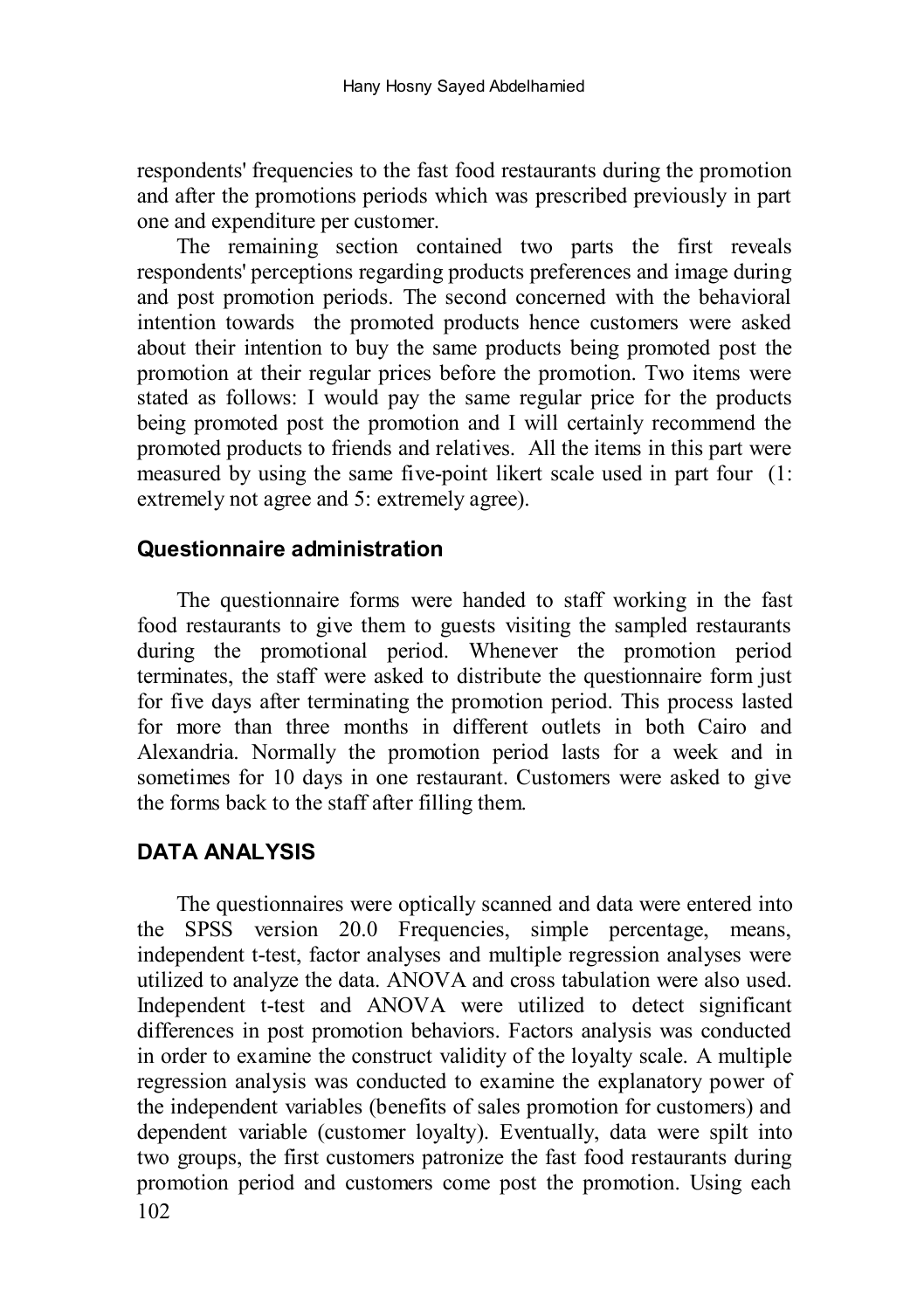sample, two additional multiple regression analyses were conducted to examine differential effects of sales promotion on products preferences in fast food restaurants.

## **RESULTS AND DISCUSSION**

The sample was evenly divided along gender lines with 37.2% of respondents being female and 62.8% being male. 58% of respondents were from the age category ranging from 21-35 years and 25% were from the age category ranging from 36-50 years, while 17% were less than 20 years. This result agrees with the finding of Abdelhamied (2001), hence the youth represents the biggest segments of fast food patrons in Egypt. The sample was skewed toward singles 7.7%. While married with children and married without children represent the remaining percentage respectively. Most respondents approximately 74 % had a family income more than 1200 LEs per month.

Results also indicated that A great proportion of the respondents (67.9%) increase their visits to fast food outlets during promotional days three times a week or more. Surprisingly, given the relatively low income, 59.6% of the sample was composed of heavy (i.e., once a week or more) or moderate (i.e., two to four times a month) consumers of fast food during promotional periods. This finding support the first hypothesis which concluded that the frequency of fast food restaurants' visitations will be increased during promotion periods more than non promotion periods.

A cross tab correlation was used to determine the relationship between marital status and frequency to fast food restaurants during promotion days. Married with children were found to be the more to visit fast food outlets during promotion days than married with out children and singles. The correlation coefficient was  $(-0.64)$  and it was significant at the 0.05 level. This implies the importance of the promotion for family groups hence sales promotion encourage family members to eat in those outlets which will result in purchasing big quantities.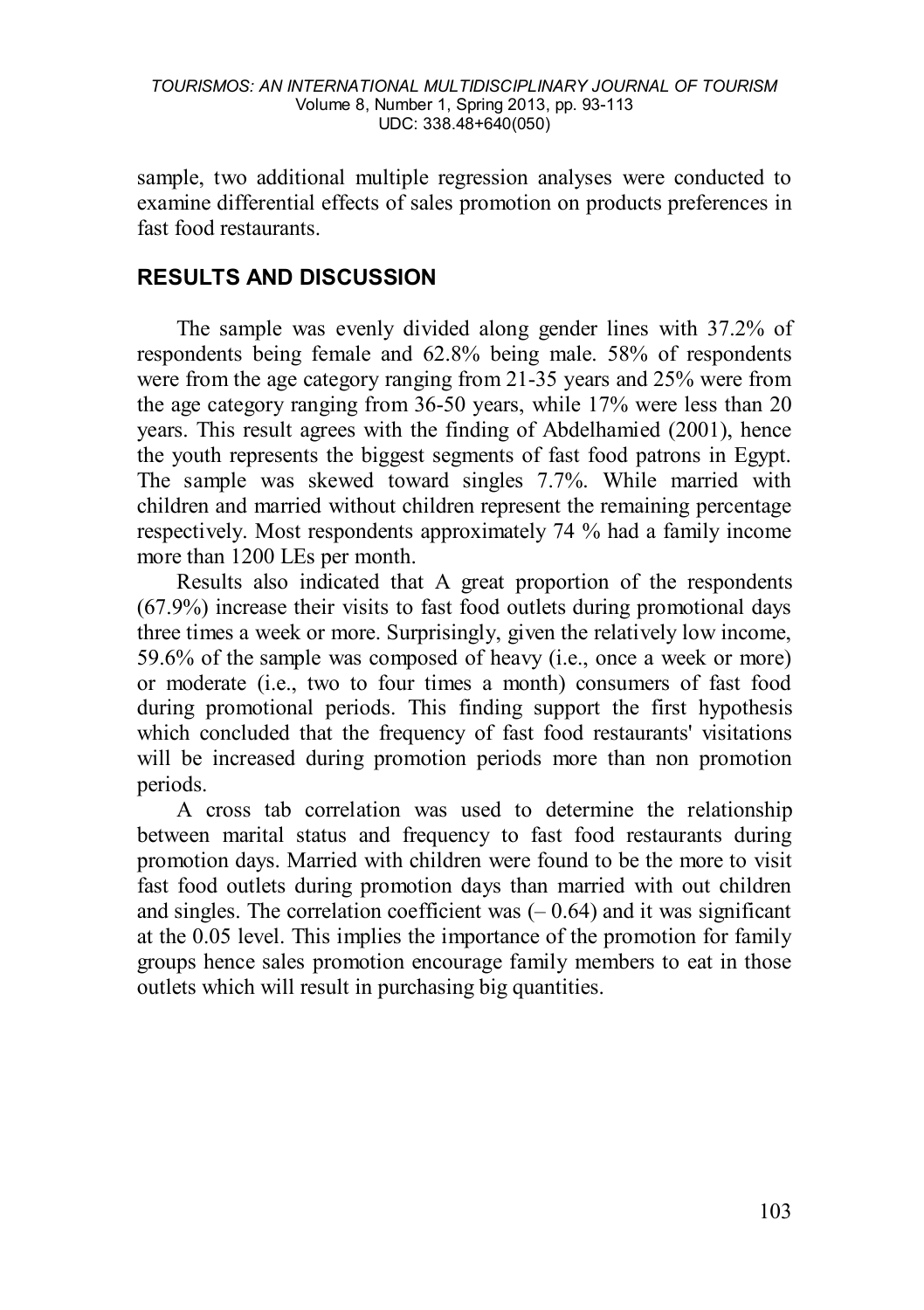| frequency to fast food outlets During promotion |      |              |       |       |        |     |  |
|-------------------------------------------------|------|--------------|-------|-------|--------|-----|--|
| Twice a<br>Three times a<br>Once a<br>Once a    |      |              |       |       |        |     |  |
| Marital Status.                                 | week | week or more | month | month | Rarely |     |  |
| Singles                                         |      |              |       |       |        | 19  |  |
| Married with<br>out children                    | 19   | 36           |       |       |        | 72. |  |
| Married with<br>children                        | 49   |              |       |       |        | 143 |  |

## **Table 2** Marital status \* Frequency to fast food outlets during promotion\* Cross tabulation

In order to examine the consumers' perceptions regarding fast food attributes during and post promotion, ANOVA was conducted on some of these attributes as illustrated in table 3.

| <b>Attributes</b>            | During<br>promotion   |      | <b>Post promotion</b> |      |  |
|------------------------------|-----------------------|------|-----------------------|------|--|
|                              | Mean<br><b>Scores</b> | S.D. | Mean<br><b>Scores</b> | S.D. |  |
| Menu variety                 | 3.93                  | 0.84 | 4.16                  | 0.72 |  |
| Quality of food              | 3.90                  | 0.88 | 4.23                  | 0.68 |  |
| Convenience                  | 4.00                  | 0.70 | 4.09                  | 0.96 |  |
| Quality of<br>service        | 1.46                  | 1.28 | 2.83                  | 1.01 |  |
| Suitableness<br>for children | 4.13                  | 0.71 | 4.17                  | 0.91 |  |
| Store facilities             | 4.11                  | 0.72 | 3.91                  | 0.93 |  |

**Table 3** Fast food attributes

Results indicate that most of these attributes were satisfactory during and after promotion to a great extent, except quality of service. The findings indicate a significant difference in regards to the quality of service especially during promotion  $(F 2.432 = 29.1 \text{ } P \le 0.02)$ . It could be inferred from the obtained findings that the high traffic in restaurants during promotion leads to slow service and this finding also support H2.

*Post-consumption behaviors between patrons during promotion days and patrons during non-promotion days*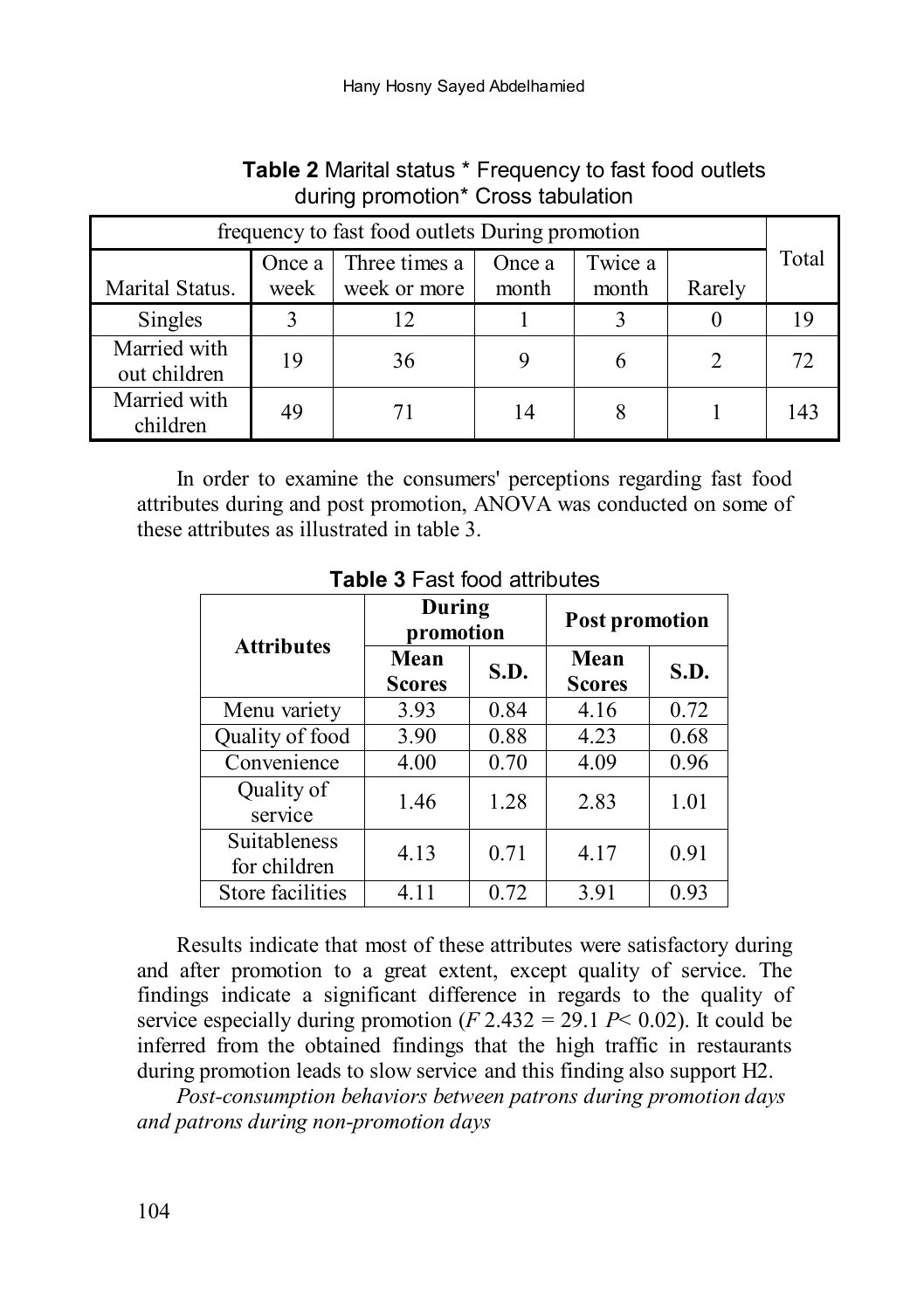#### *TOURISMOS: AN INTERNATIONAL MULTIDISCIPLINARY JOURNAL OF TOURISM* Volume 8, Number 1, Spring 2013, pp. 93-113 UDC: 338.48+640(050)

In order to validate the scale used to measure the customer loyalty in fast food restaurants, the number of factors was extracted by principal component analysis. Factors were rotated using the *Varimax* method. The analysis resulted based on one-factor (eigenvalue greater than 1.0), which accounted for 70.3% of total variability of customer loyalty. All five loyalty variables satisfied the factor loading criteria (0.42 or greater). The results also indicated that the variables were loaded very high on the customer loyalty construct with the loading value ranging from .732 to .898 (see Table 4). The reliability coefficient was calculated to access the internal consistency of the items. The alpha value for the loyalty instrument was 0.784. All the above results supported that the modified scale has solid construct validity and the five variables are reliable measures of the underlying attribute of customer loyalty in the fast food restaurants.

| Customer loyalty                                            | Facto loadings |
|-------------------------------------------------------------|----------------|
| I consider fast food as my first choice when deciding to    | .757           |
| eat out                                                     | .737           |
| I prefer to visit fast food outlets even if another type of | .732           |
| restaurants runs promotions                                 | .898           |
| I believe I'm loyal to fast food restaurants                | .782           |
| I will keep visiting fast food restaurants                  |                |
| I would recommend fast food restaurants to others           |                |
|                                                             | 3.846          |
| Eigenvalue                                                  | 70.3 %         |
| Variance explained                                          | 0.784          |
| Cronbach's $\alpha$                                         |                |

**Table 4** Dimension of customer loyalty Variables

Two independent t-tests were conducted to detect any significant differences in post consumption behaviors between patrons visiting fast food restaurants during promotion days and patrons visiting the restaurants post-promotion days. The first independent t-tests were used to detect any significant difference in both attitudinal and behavioral customer loyalty between the two groups of beneficiary of the promotion and non- beneficiary of the promotion. The results of the independent ttests are displayed in Table 5. The mean scores of promotion beneficiaries are significantly higher than non-promotion beneficiaries in all five variables, which imply that the promotion beneficiaries are much more loyal to the fast food restaurants than the non beneficiaries of promotion.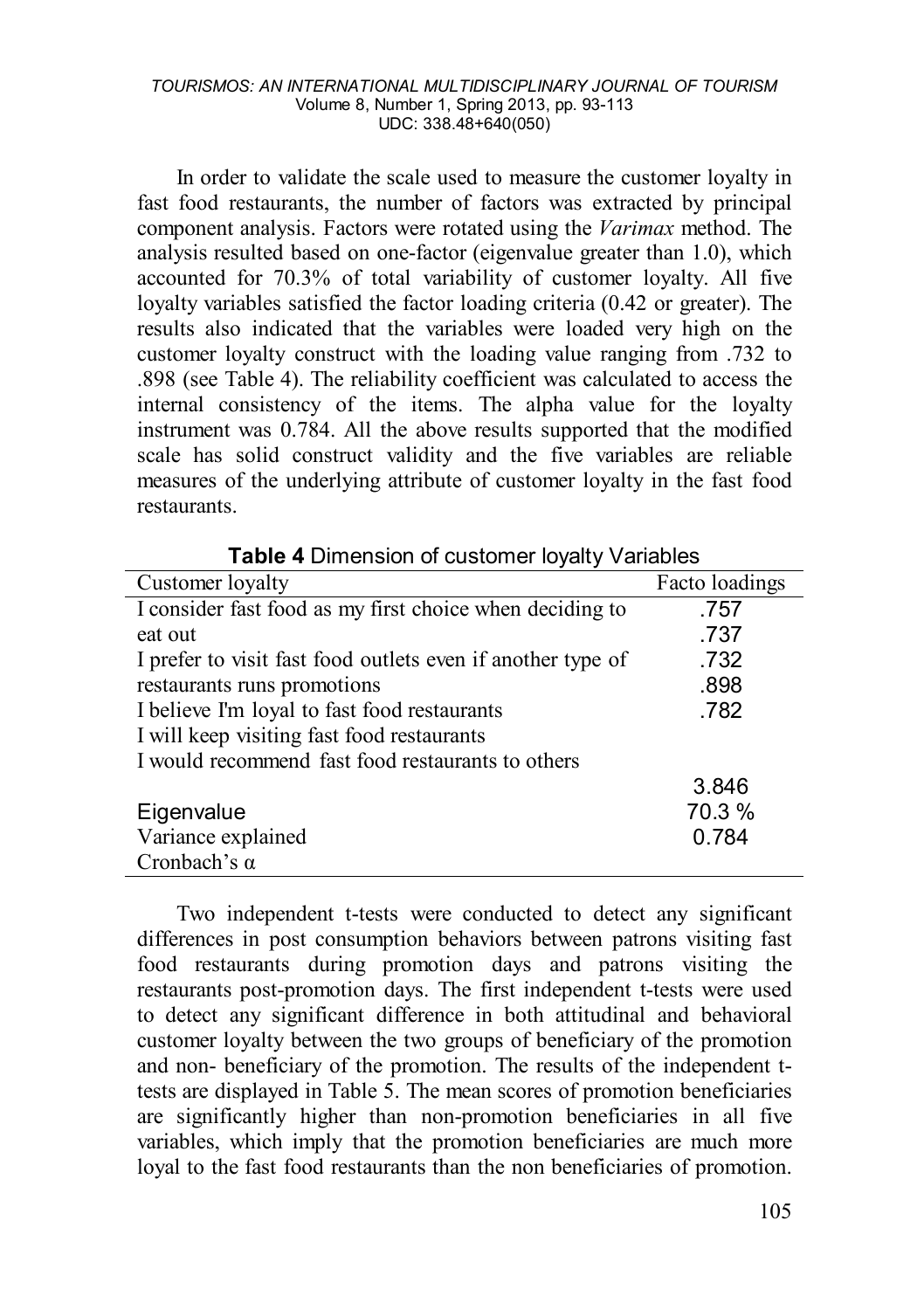Consequently, Hypothesis 3 concerning a significant difference in customer loyalty between patrons during promotion days and patrons during non-promotion days is supported.

| <u>11011- Defiencialies Of profitution</u> |               |               |               |  |  |
|--------------------------------------------|---------------|---------------|---------------|--|--|
| Mean (Standard deviation)                  |               |               |               |  |  |
| Customer loyalty /                         | Promotion     | Non           | t-value       |  |  |
| Behavioral loyalty                         | beneficiaries | promotion     | $(p$ -value)  |  |  |
|                                            | $(n=234)$     | beneficiaries |               |  |  |
|                                            |               | $(n = 142)$   |               |  |  |
| I consider fast food as                    |               |               | 12.097        |  |  |
| my first choice when                       | 4.009 (0.689) | 2.146(0.671)  | (0.000)       |  |  |
| deciding to eat out                        |               |               |               |  |  |
| I prefer to visit fast food                |               |               |               |  |  |
| outlets even if another                    | 3.968 (0.724) | 2.504(0.691)  | 10.988        |  |  |
| type of restaurants runs                   |               |               | (0.000)       |  |  |
| promotions                                 |               |               |               |  |  |
| I believe I'm loyal to                     | 3.963 (0.849) | 2.689(0.642)  | 11.952        |  |  |
| fast food restaurants.                     |               |               | (0.000)       |  |  |
| I will keep visiting fast                  | 3.711 (0.654) | 1.989(0.571)  | 7.963(0.000)  |  |  |
| food restaurants.                          |               |               |               |  |  |
| I would recommend                          |               |               |               |  |  |
| fast food restaurants to                   | 3.083(0.812)  | 2.103(0.741)  | 8.812 (0.000) |  |  |
| others                                     |               |               |               |  |  |

**Table 5** Customer loyalty between promotion beneficiaries and non- beneficiaries of promotion

Next, differences in patrons purchase behavior (number of visits during promotion and post promotion, expenditure per person during and post promotion as well). The results of independent t-tests are shown in Table 6. Between the two groups, there was a significant difference in the number of visits the customers made during promotion. The mean scores of frequency of visits for the customers who patronize the restaurants during promotion was higher than those who patronize the restaurants post promotion Therefore, Hypothesis 1 regarding a positive relationship between sales promotion and frequency of visits to fast food restaurants, is supported.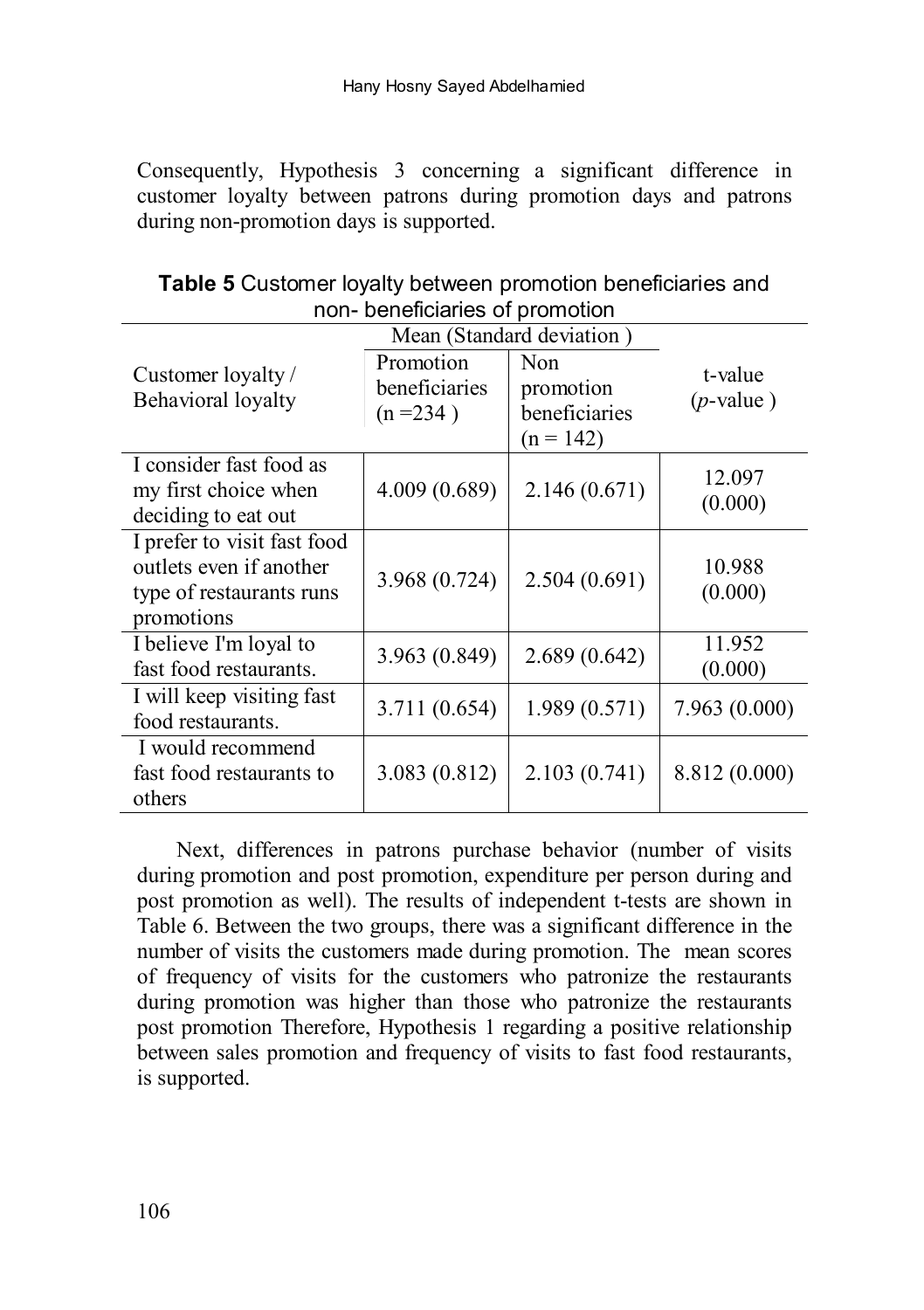| Mean / (Standard deviation) |              |              |              |  |
|-----------------------------|--------------|--------------|--------------|--|
| Customer loyalty /          | During       | Post         | t-value      |  |
| Behavioral loyalty          | promotions   | promotions   | $(p$ -value) |  |
|                             | $(n=234)$    | $(n = 142)$  |              |  |
| Number of visits            | 4.009(0.689) | 2.146(0.671) | 3.084(0.002) |  |
| Expenditure per patron      | LEs 350      | LEs 100      | 0.342(0.003) |  |

### **Table 6** Quantity purchase behavior between patrons during promotion and patrons post promotion

Additionally, quantity purchase has been affected by the sales promotion and increased during the promotion period than post promotion and this was very obvious in patrons' expenditure during promotion, which support Hypothesis 2 as well. To sum up, sales promotion appear to be an effective marketing tool to stimulate the frequency of visits, and to increase the intention of customers to purchase more quantities. The obtained results accords with (Manning and Sprott, 2007) who found multiple unit prices affect positively on quantities purchased in retail stores. Also Gijsbrechts et al. (2003) proved that store flyers that reduce prices improve store performance and create traffic in stores.

*Impact of sales promotion tools on products preferences in fast food restaurants* 

In order to investigate the differential effects of the different sales promotion tools on products preferences, two multiple regression analyses were carried. Data were spilt into two groups; the first group customers visiting the fast food restaurants post promotion and the second group; customers patronizing during the promotion periods.

The SPSS output for the multiple regression analysis is shown in table 7 (model summary) where the *R*-*square* for the model is .608. This means that 60.8 percent of the variation in products' preferences (dependent variable) can be explained from the five independent variables. The results also indicate that the overall model is significantly different from zero (*F*-ratio = 109.987; probability level "Sig."  $P =$ .000.), this probability level means that the regression model is solid with reasonable explanatory power. To determine if one or more of the independents variables is a significant predictor of the dependent variable (products preferences), the provided information in table 7 (the coefficients) has been checked. The results of (*t* statistics) column revealed that three out of five variables are significant variables at the 0.05 level.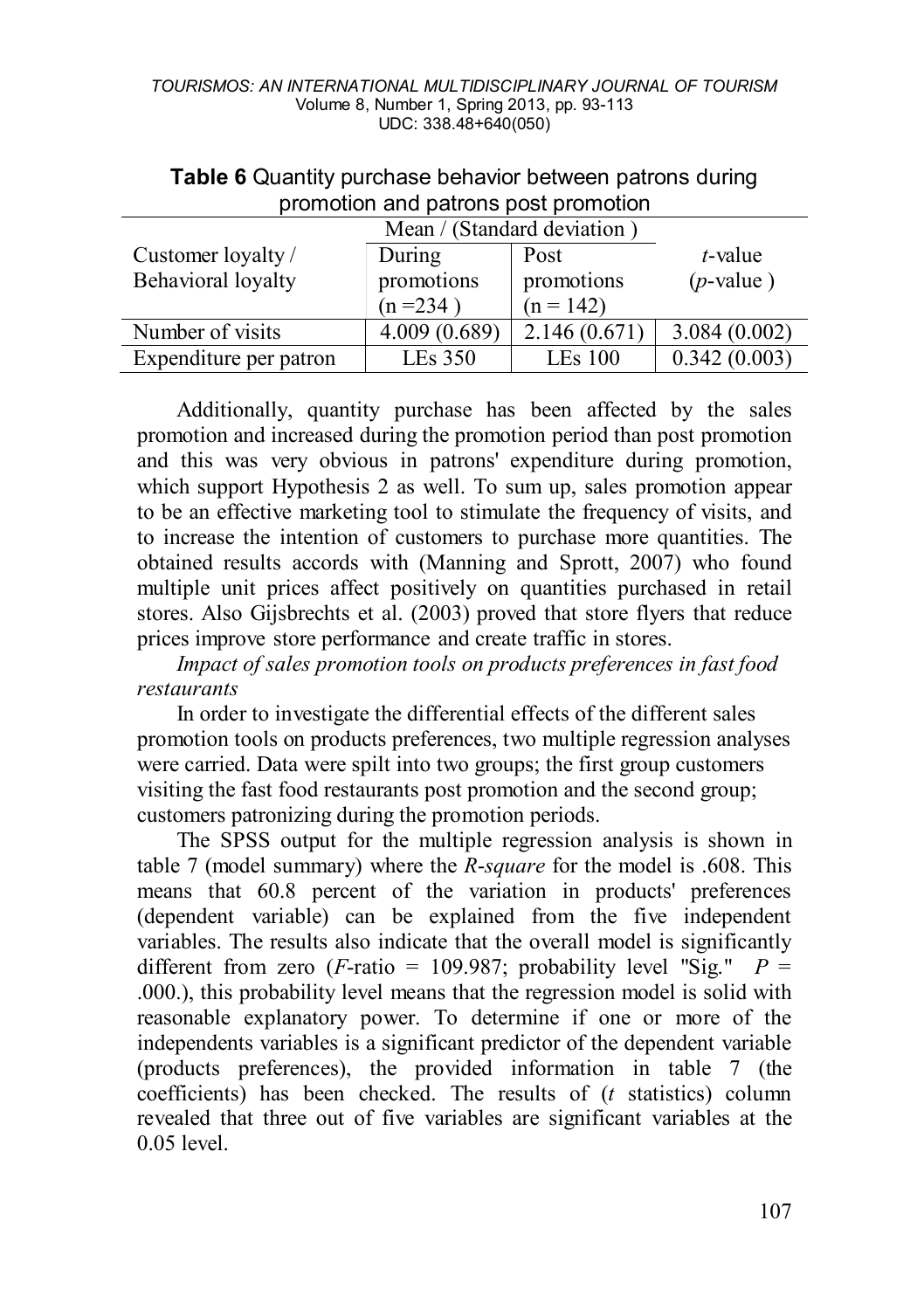| promotion penoa ooemeichts                                          |                                |               |                                      |          |       |               |                                   |
|---------------------------------------------------------------------|--------------------------------|---------------|--------------------------------------|----------|-------|---------------|-----------------------------------|
| Model                                                               | Unstandardized<br>Coefficients |               | Standard<br>ized<br>Coefficie<br>nts | t        | Sig.  |               | Collinearity<br><b>Statistics</b> |
|                                                                     | B                              | Std.<br>Error | Beta                                 |          |       | Tolera<br>nce | <b>VIF</b>                        |
|                                                                     |                                |               |                                      |          |       |               |                                   |
| (Constant)                                                          | $-0.55$                        | .287          |                                      | $-148$   | .069  |               |                                   |
| Price-off                                                           | .522                           | .029          | .722                                 | 13.405   | .000  | .910          | 1.188                             |
| Coupons                                                             | .389                           | .044          | .431                                 | 12.094   | . 001 | .842          | 1.099                             |
| Sampling                                                            | .239                           | .071          | .678                                 | 9.747    | .000  | .822          | 1.185                             |
| <b>Premiums</b>                                                     | .149                           | .091          | .138                                 | 2.767    | .083  | .763          | 1.236                             |
| Contest<br>and<br>Sweepsta<br>ke                                    | $-0.003$                       | .128          | $-.027$                              | $-0.023$ | .998  | .772          | 1.298                             |
|                                                                     |                                |               |                                      |          |       |               |                                   |
| R Square: .608, Adjusted R Square: .539, F-ratio = 109.987, P-value |                                |               |                                      |          |       |               |                                   |

**Table 7** Impacts of sales promotion on products' preferences post promotion period Coefficients<sup>a</sup>

*a. Dependent Variable: Products preferences* 

**= .000, Std. Error of the Estimate= .635**

The standardized coefficient Beta column in table 7 reveals that price-off has a beta coefficient of .722 which is significant (.000). Similarly coupons and sampling are significant and have a beta coefficient of .431 and .678 respectively and they are significant (.000). On the other hand variables like premiums and contests and sweepstakes were found not significant, the two variables have a coefficient beta (.138, -.027) respectively and their *P* value were (.083) and (.998).

Price-off was the most essential factor affecting on products' preferences in fast food restaurants, because its highest coefficient value  $(b=.722)$  and this result indicates that the price-off has a negative influence on the product image and preferences post the promotion. Sampling  $(b=678)$  and coupons  $(b=431)$  followed price off in descending order. These findings indicate that the sales promotion tools have a great impact on products' preferences post promotion at fast food restaurants and therefore hypothesis 4 is supported.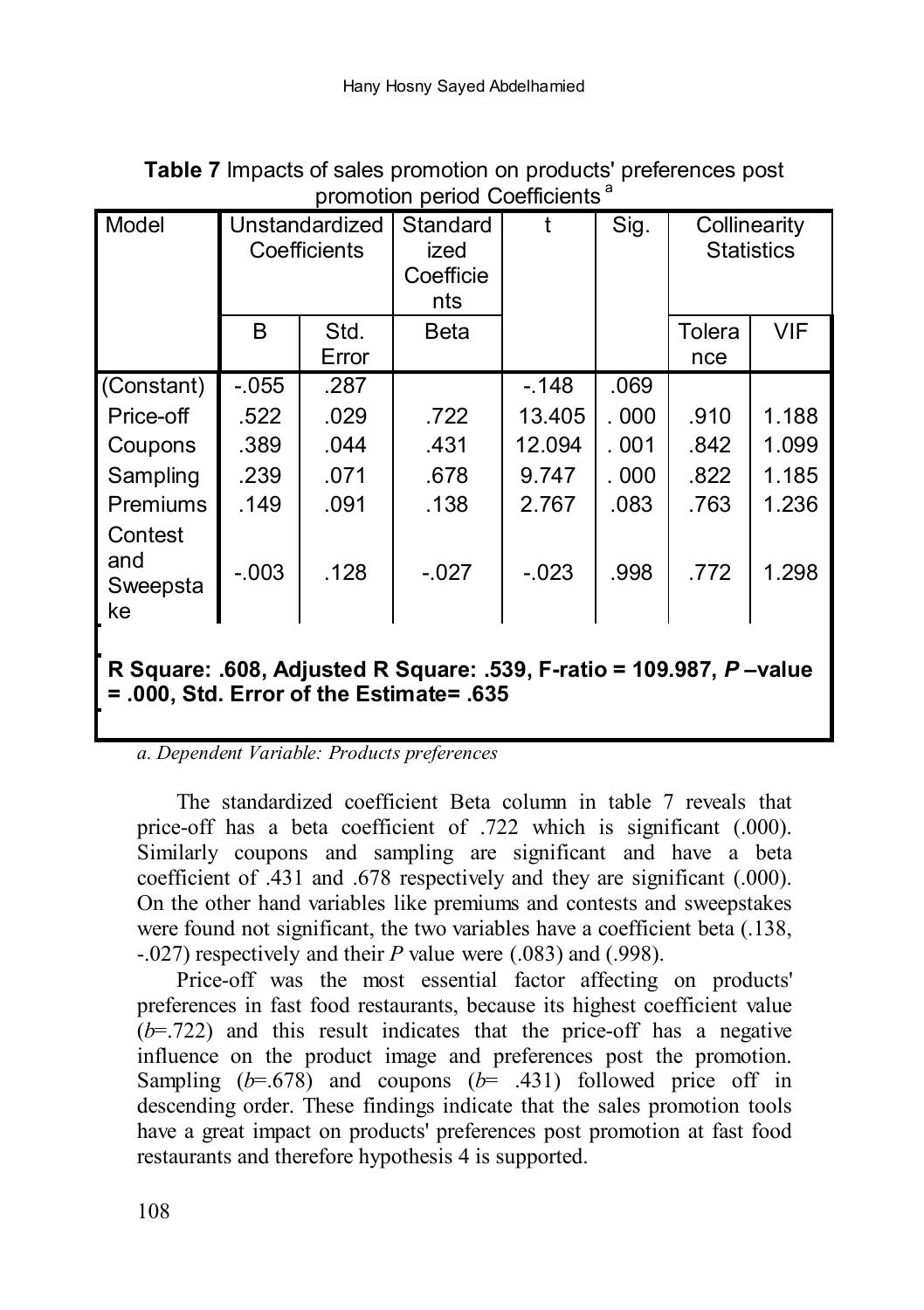#### *TOURISMOS: AN INTERNATIONAL MULTIDISCIPLINARY JOURNAL OF TOURISM* Volume 8, Number 1, Spring 2013, pp. 93-113 UDC: 338.48+640(050)

A common problem associated with the regression analysis is when the independent variables are highly correlated among themselves, referred to as multicollinearity. High level of multicollinearity makes it difficult for the regression equation to identify the separate contributions of each independent (predictor) variable, thus the presence of multicollinearity was assessed by using the tolerance value (see table 7). Tolerance and VIS (variance inflation factor) show the degree to which each independent variable is explained by the other independent variable and used to assess whether multicollinearity is causing problem in regression. For tolerance values smaller than .75 generally indicate multicollinearity is likely a problem, in contrast if the tolerance values is larger than .75, indicate multicollinearity is likely not a problem (Hair et al., 2006). All the variables in the current research had a high tolerance value showing no significant multicollinearity among the investigated variables.

The second regression was carried out during promotion period, the obtained results revealed that the  $R^2$  for this regression model is .102 and it is not significant at the .000 level. Additionally, the coefficients indicated that all the sales promotion variables were not significant at the .000 level, and therefore not interpreted. These findings indicate that the null hypothesis can be rejected where the independent variables are not related to the dependent variable (product preferences) during promotion period.

| .                                             |               |              |              |  |  |
|-----------------------------------------------|---------------|--------------|--------------|--|--|
| Mean / (Standard deviation)                   |               |              |              |  |  |
| Variables (Products'                          | During        | Post         | t-value      |  |  |
| preferences)                                  | promotions    | promotions   | $(p$ -value) |  |  |
|                                               | $(n=234)$     | $(n = 142)$  |              |  |  |
| I would pay the same<br>regular price for the |               |              |              |  |  |
| products being promoted<br>post the promotion | 4.102 (0.589) | 1.493(0.671) | 2.714(0.002) |  |  |
| I will certainly<br>recommend fast food       |               |              |              |  |  |
| products to friends and<br>relatives          | 3.861(0.759)  | 2.36(1.037)  | 0.342(0.003) |  |  |

**Table 8** products preferences post the promotion and during the promotion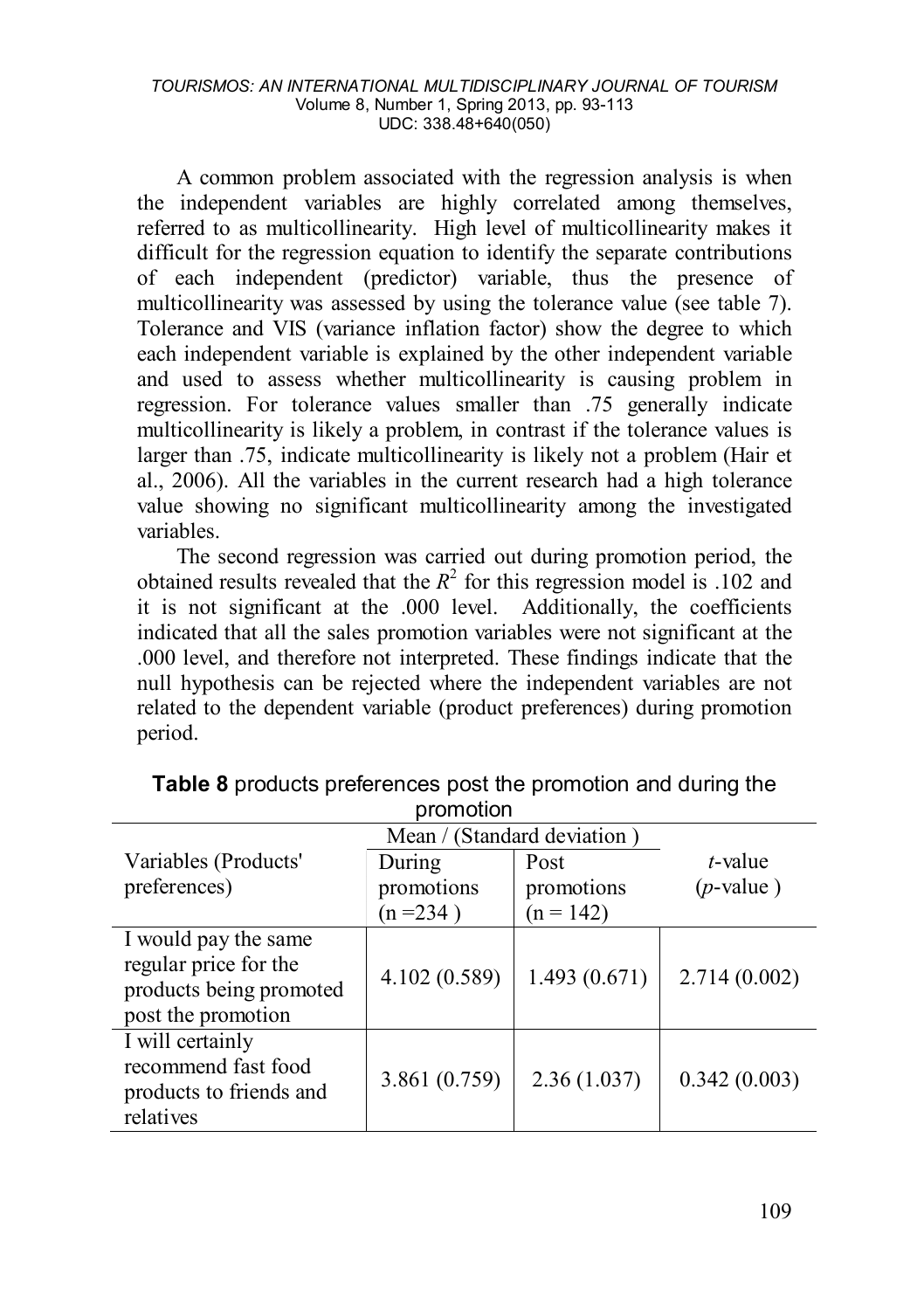In order to ensure the results of the conducted two multiple regression analyses, independent t-tests were performed to test the mean differences in products' preferences post promotion and during promotion periods. Table 8 indicates that there is a statistical significance between the two groups at the level .05, which supports and powers the conducted regressions.

### **MANAGERIAL IMPLICATION**

The current research examines firstly; the impacts of the different sales promotion tools used in fast food restaurants on post-promotion behaviors such as customer loyalty quantity purchase and frequencies to the fast food restaurants. Secondly; it also investigates the effects of sales promotion on brand preferences in fast food restaurants.

The main themes emerged from the study showed some essential implications; hence the sales promotion tools were found to be very effective marketing tool that can be used by the fast food managers to increase patrons' frequencies to the restaurants during slack periods. Sales promotion also boosts the quantity purchase intention.

The empirical results illustrated that, all the beneficiaries of the sales promotion were found to be very loyal to the fast food restaurants than non beneficiaries of the promotion.

The findings also indicated that the type of sales promotion determine the effect on brand preferences. The different sales promotion has no impacts on products preferences during promotion time, and this is a very logical finding. On the other hand, some of the tested sales promotion has negative impact on products preferences post the promotion. Price-off, coupons and sampling respectively have negative impacts on products preferences post the promotion; but post promotion brand preference was relatively more favourable when using premiums or contests and sweepstakes'. This implies that both of premiums and contests and sweepstakes' can be used for long time promotion with out any effects on the products being promoted them.

Finally, this study indicated that the use of sales promotion in fast food restaurants may create traffic in stores and increase customers' frequency, nonetheless they are not necessarily generate high profits for the restaurants and they also diminish the product preferences post the promotion. Managers may resort to reduce the food cost percentage of promoted items during the promotion which will lead to reducing the regular quality of those items and resulting in a negative customer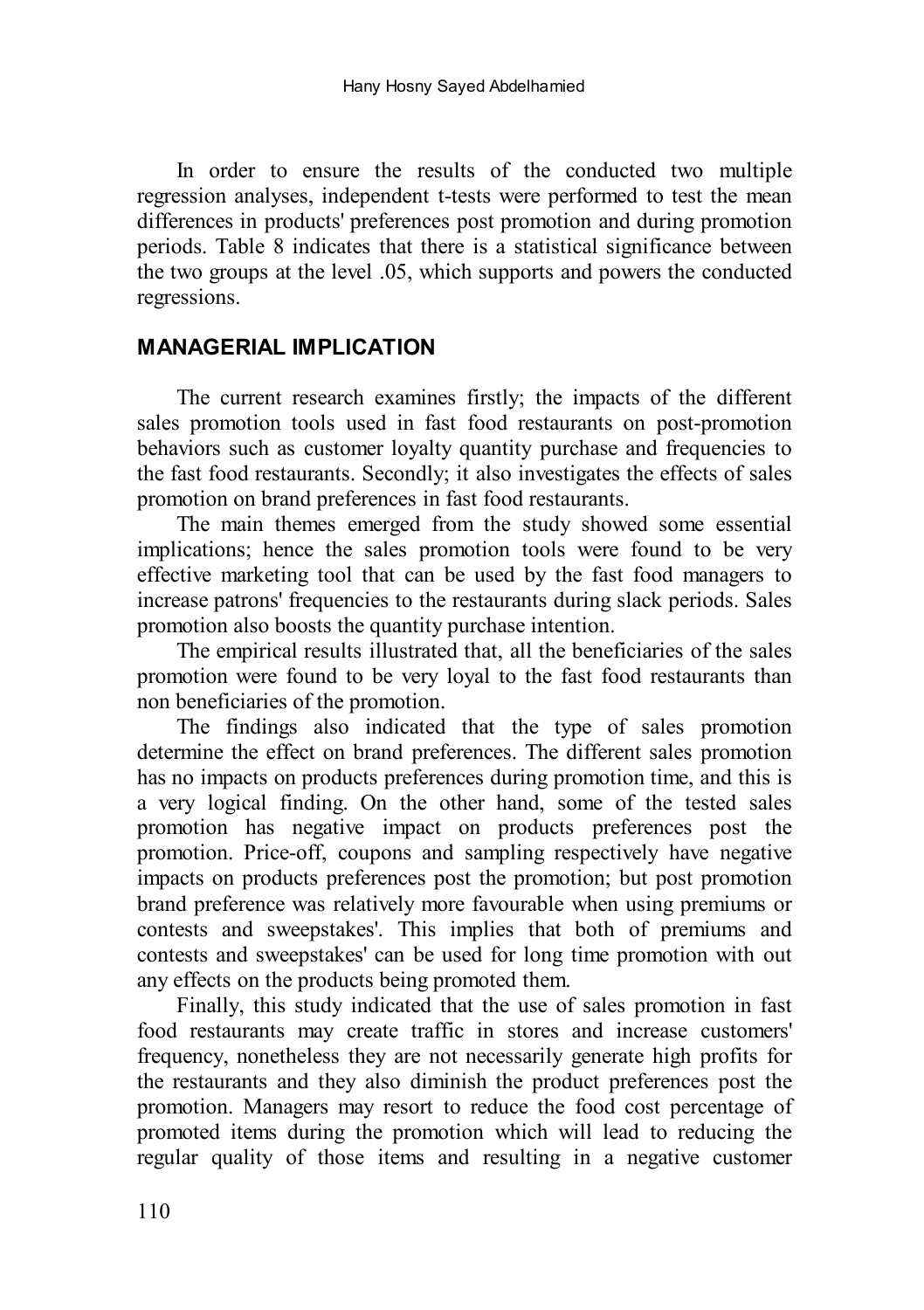perception of the promoted products and rejection of these items post the promotion.

#### **REFERENCES**

- Abdelhamied, H. (2001). Evaluating the sales promotional tools used in quick service restaurants*. Unpublished Master Thesis,* Helwan University, Egypt.
- Aaker, D.A. (1996). Measuring brand equity across products and markets. *California management review*, Vol. 38, No.3, pp.102-120.
- Blattberg, R. & Nelsin, S. (1989). Sales Promotion: The long and short of it. *Marketing Letters*, Vol. 1, No. 4, pp.81-97.
- Blattberg, R. & Nelsin, S. (1993). *Sales Promotion Models*, In J. Eliashberg and G.L. Lilien (Eds.) *Handbooks in OR and MS*, North-Holland, Vol. 5, pp.553-560.
- Bawa, K. & Srinivasan, S. (1997). Coupon attractiveness and coupon proneness: A frame work for modeling coupon redemption. *Journal of Marketing Research*, Vol. 34, No.4, pp.517-526.
- Bender, D. (1995). A *Dictionary of Food and Nutrition*. Oxford, Oxford University Press.
- Byrne, P., Capps, O. & Saha, A. (1998) Analysis of quick-serve, mid-scale, and up-scale food away from home expenditures. *The International Food and Agribusiness Management Review*, Vol. 1, No.1, pp.51- 72.
- Bryant, R. & Dundes, L. (2008). Fast food perceptions: A pilot study of college students in Spain and the United States*. Appetite,* Vol. 51, No.2, pp.327- 330.
- Davis, J., Jeffrey I. & McAlister, L. (1992). Promotion has a Negative Effect on Brand Evaluations—or Does It? Additional Disconfirming Evidence. *Journal of Marketing Research*, Vol. 29, pp.143–148.
- Dick, A. & Basu, K. (1994). Customer loyalty: Toward an integrated framework. *Journal of the Academy of Marketing Science*, Vol. 22, No.2, pp.99-113.
- Ekelund, R. & Watson, J. (1991). Restaurant Cuisine, Fast Food and Ethnic Edibles: An Empirical Note on Household Meal Production. *KYKLOS,*  Vol. 44, No.4, pp.613-627.
- Fanning, J., Marsh, T. & Stiegert, K. (2002). Determinants of fast food consumption. *WAEA* . Selected paper. CA. Long Beach.
- Gijsbrechts, E., Campo, K. & Goossens, T. (2003). The Impact of Store Flyers on Store Traffic and Store Sales: A Geo-Marketing Approach, *Journal of Retailing*, Vol. 79, pp.1-16.
- Gönül, F. & Kannan, S. (1996). Impact of consumer expectations of coupons on purchase behavior, *Marketing Science*, Vol. 15, No.3, pp. 262-279.
- *0T*Hair, J., Black, B., Babin, R., Anderson, B. *0T*& *0T*Tatham, R. (2006). *Multivariate Data analysis*, Upper Saddle River, NJ, Prentice-Hall.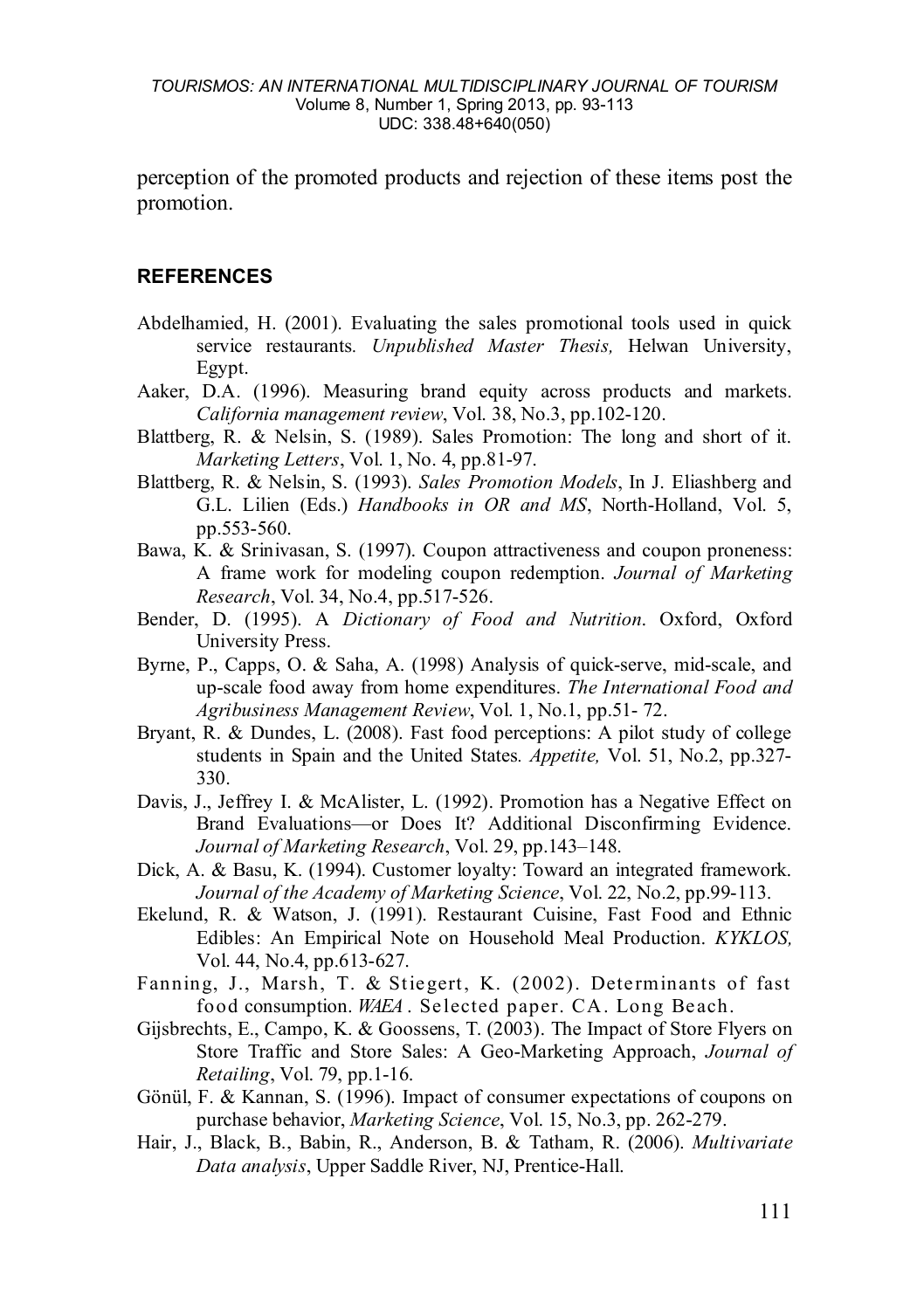- Hiemstra, S. & Kim, W. (1995). Factors affecting expenditures for food-awayfrom-home in commercial establishments by types of eating places and meal occasion. *Hospitality Research Journal*, Vol. 19, No.3, pp.15-31.
- Jekanowski, M., Binkley, J. & Eales, J. (2001). Convenience, accessibility, and the demand for fast food. *Journal of Agricultural and Resource Economics*, Vol. 26, No.1, pp.58-74.
- Johns, N. & Pine, R. (2002). Consumer behavior in the food industry: A review. *International Journal of Hospitality Management*, Vol. 21, No.2, pp.119- 134.
- Jørgensen, S., Taboubi, S. & Zaccour, G. (2003). Retail Promotions with Negative Brand Image Effects: Is Cooperation Possible? *European Journal of Operational Research*, Vol. 150, No.2, pp.395-405.
- Kotler, P. & Gary, A. (2006). *Principles of Marketing.* New Delhi: Prentice-Hall of India.
- Kotler, P., Stewart, A., Linden, B. & Gary, A. (2003) *Principles of Marketing,* 2nd ed. Sydney, Pearson Education Australia.
- Kotler, P. (1988). *Marketing management - analysis, planning, implementation and control*. New Jersey, Prentice-Hall.
- Keller, L. (1998). *Strategic brand management*. Upper Saddle River, NJ: Prentice Hall.
- Krishnamurthi, L. & Raj, S. (1991). An Empirical Analysis of the Relationship between Brand Loyalty and Consumer Price Elasticity. *Marketing Science*, Vol.10, No.2, pp.172-183.
- Law, Y., Hui, V. & Zhao, X. (2004). Modeling repurchase frequency and customer satisfaction for fast food outlets. *International Journal of Quality and Reliability Management*, Vol. 21, No.5, pp.545-563.
- Lichtenstein, D., Netemeyer, & R., Burton, S. (1997), An examination of deal proneness across sales promotion types: a consumer segmentation perspective. *Journal of Retailing*, Vol. 73, No.2, pp.283-297.
- Lichtenstein, D., Netemeyer, R. & Burton, S. (1995). Assessing the domainspecificity of deal-proneness: a field study. *Journal of Consumer Research*, Vol. 22, No.3, pp.314-26.
- Laroche, M. (2002). Selected issues in modeling consumer brand choice: the extended competitive vulnerability model. In A.G. Woodside and E. Moore (Eds.) *Essays by Distinguished Marketing Scholars of the Society for Marketing Advances* (pp. 69-114), Kidlington: Elsevier Science.
- Manning, K. & Sprott, D. (2007). Multiple unit price promotions and their effects on quantity purchase intentions. *Journal of Retailing*, Vol. 83, No.4, pp.411-421.
- Mulhern, J, & Padgett, T. (1995). The relationship between retail price promotions and regular price purchases. *Journal of Marketing*, Vol. 59, No.4, pp.83-90.
- Mols, N. (1998). The behavioural consequences of PC banking", *International Journal of Bank Marketing*, Vol. 16, No.5, pp.195-201.